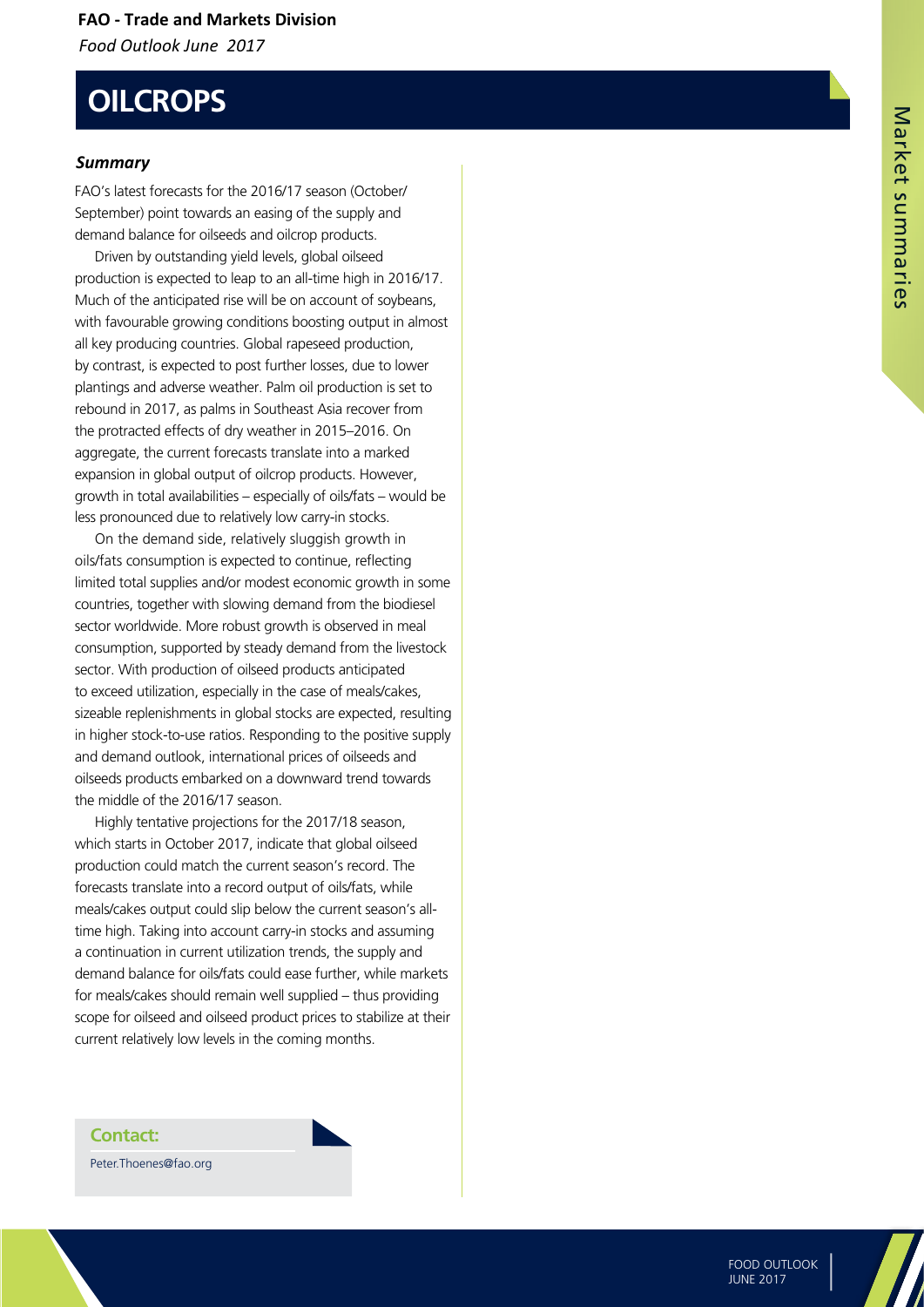# **OILCROPS, OILS AND MEALS 1**



#### PRICES 2

#### **Prices for oilseeds and derived products under downward pressure**

After temporarily strengthening during the initial months of the 2016/17 (October/September) season, international quotations for oilseeds and derived products embarked on a downward trend towards February 2017, responding to an increasingly positive supply and demand outlook. By the end of April 2017, all three FAO price indices (tracking international oilseed, oilmeal and vegetable oil prices) had posted marked drops.

With regard to oilseeds, the drop in FAO's monthly price index towards February 2017 primarily reflects a sharp fall in international soybean values. The price decline was triggered by much improved prospects for South America's

2016/17 soybean harvest and indications that sowings for the United States' 2017/18 soybean crop could surge to unprecedented levels, which both pointed to increasingly abundant levels of global supply. At the same time, rapeseed quotations also started easing on account of larger than anticipated old-crop supplies and indications that global production would recover in 2017/18. As for meals/cakes, the recent slide in FAO's oilmeal price index mainly reflects two developments: i) the fact that global soybean crushing was predominantly oriented towards





<sup>&</sup>lt;sup>1</sup> Almost the entire volume of oilcrops harvested worldwide is crushed to obtain oils and fats for human nutrition or industrial purposes, and to obtain cakes and meals that are used as feed ingredients. Therefore, rather than referring to oilseeds, the analysis of the market situation is mainly undertaken in terms of oils/fats and cakes/meals. Production data for oils and meals are derived from domestic production of the relevant oilseeds in a specific year, i.e. they do not reflect the outcome of actual oilseed crushing in a given country and period. Regarding oilseed trade, situations where oilseeds are produced in one country but crushed in another one are reflected in national oil/meal consumption figures. It is important to note that data on trade in oils (meals) refer to the sum of trade in oils (meals) plus the oil (meal) equivalent of oilseeds traded. Similarly, stock figures for oils (meals) refer to the sum of oil (meal) stocks plus the oil (meal) equivalent of oilseed inventories.

<sup>&</sup>lt;sup>2</sup> For details on prices and corresponding indices, see Appendix table 23.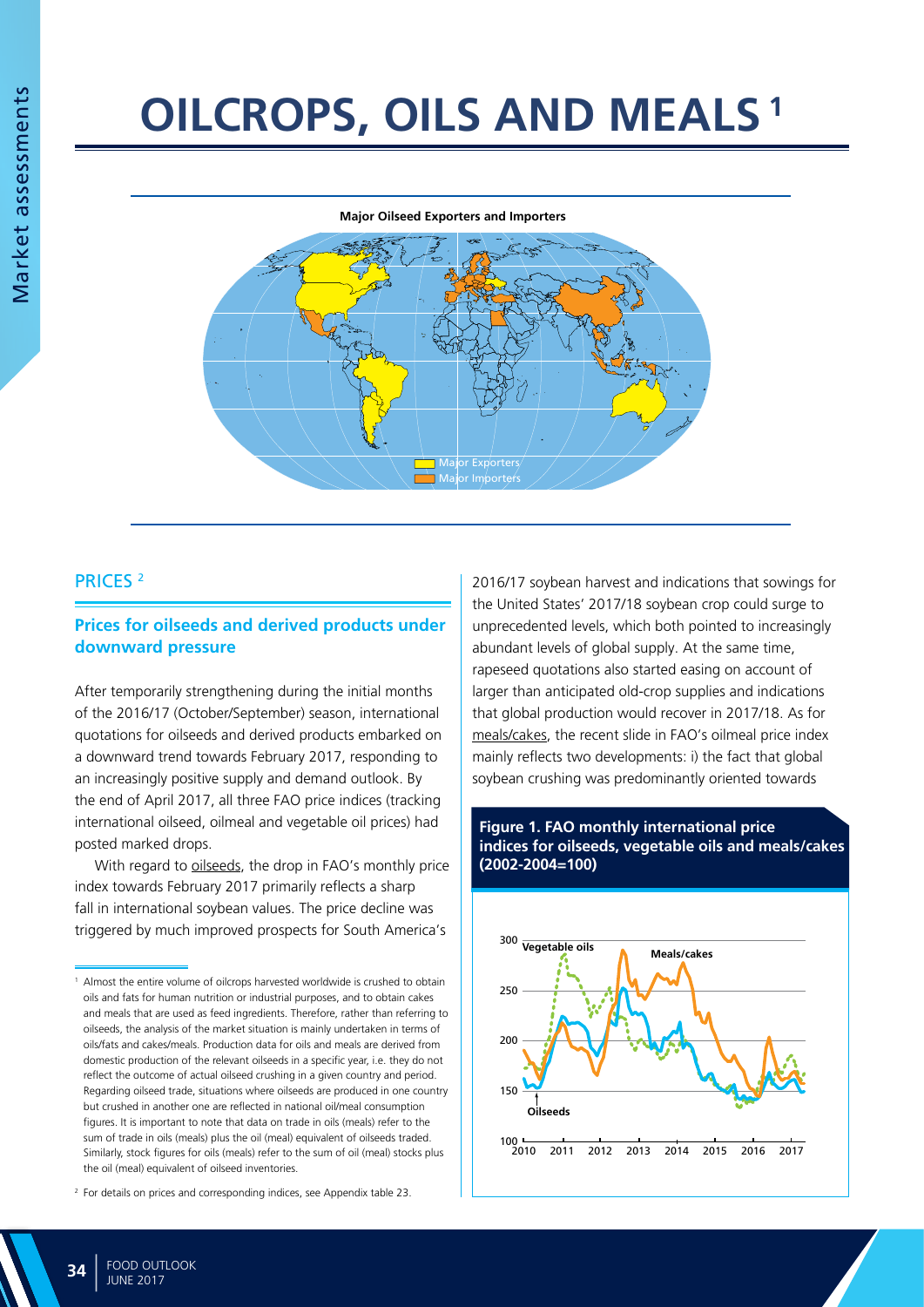







**Figure 4. FAO monthly price index for vegetable oils (2002-2004=100)**





oil production (to compensate for poor output of other vegetable oils), which inevitably led to a surplus in soymeal stocks; and ii) rising competition from attractively priced feed grains. As regards oils/fats, the sharp drop in FAO's price index for vegetable oils from February onward was prompted by the concurrence of: i) firm gains in palm oil output, which eased the former tightness in global supplies; ii) an acceleration in global soybean crushing; iii) a deceleration in global import demand; and iv) slower vegetable oil uptake by biodiesel producers.

The much improved and possibly excessive supplies in 2016/17, along with first indications of a possible repeat of bumper oil and meal outputs in 2017/18, suggests that prices in the oilcrop complex could ease further over the coming months. The recent contraction in the Chicago Board of Trade (CBOT) futures prices for soybeans points into the same direction, showing that, from mid-April 2017 onward, contracts traded below last year's corresponding values.

#### **OILSEEDS**

#### **Record 2016/17 production confirmed**

After last season's contraction, global oilseed production is expected to leap to an all-time high in 2016/17, owing primarily to outstanding yield levels. Much of the anticipated rise would be on account of soybean, followed, at some distance, by sunflowerseed, groundnut, cottonseed and palmkernel. Rapeseed production, by contrast, is bound to drop for the third consecutive year.

Global soybean production is forecast to climb by a whopping 35 million tonnes, driven almost entirely by yield improvements. In the Northern Hemisphere, production has expanded in all key producing countries, led by the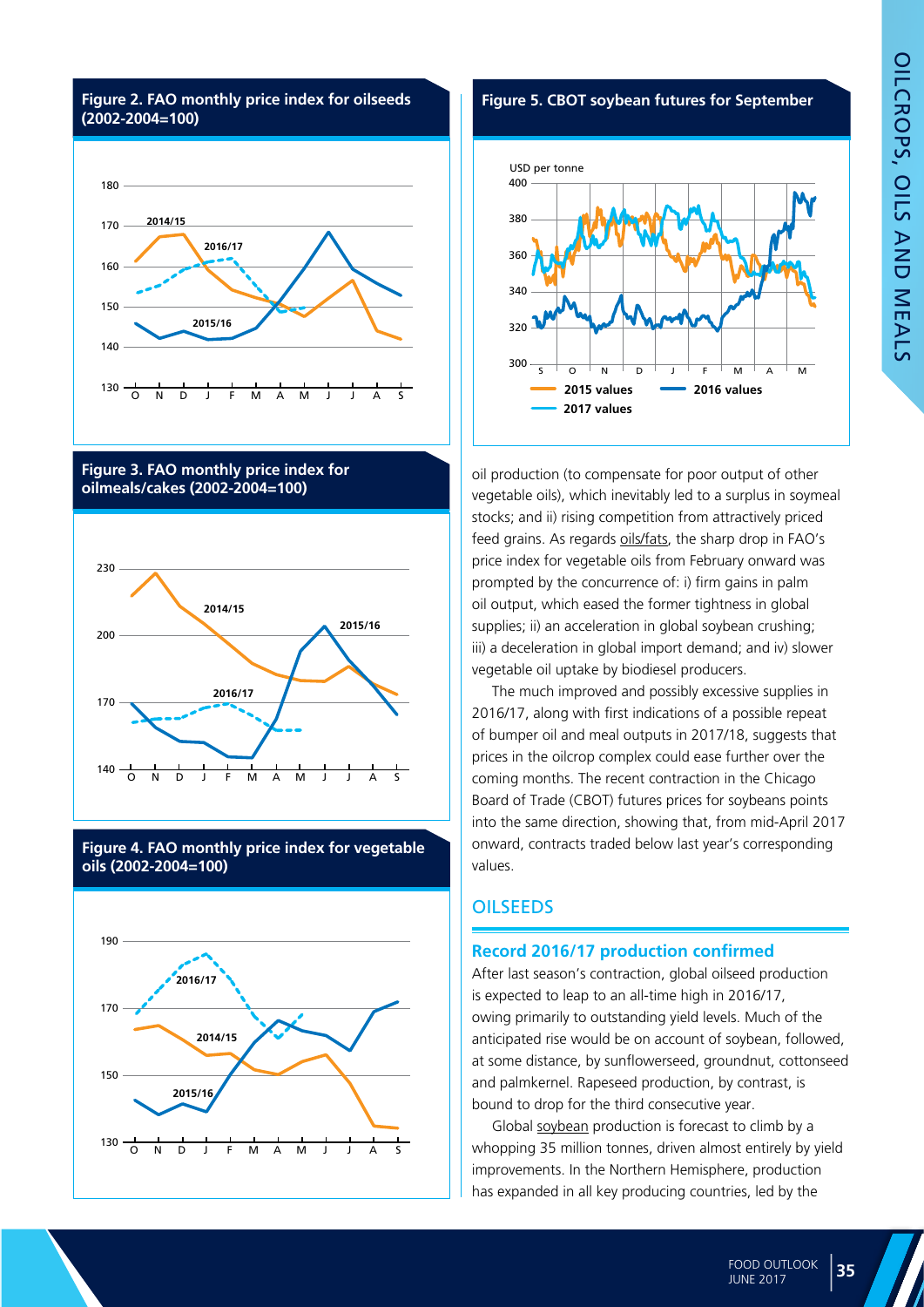**United States**, which, at over 117 million tonnes, is set to remain the world's top producer. Owing to nearideal growing conditions, US average yields climbed to 3.5 tonnes per hectare. Record or near-record yields have also driven production gains in **Canada**, **India**, the **EU** and the **CIS**. In **China**, by contrast, higher production has been achieved through an expansion in plantings, as soybean growers enjoyed increased support payments relative to producers of competing crops, notably maize. In South America, production is anticipated to more than recover from last season's drop, probably climbing to an all-time record. The rise will be led by **Brazil,** with output pegged at 113 million tonnes, as exceptionally favourable growing conditions boosted yields. However, in **Argentina**, output could plateau at last year's level due to lower plantings and because excessive rainfalls towards the end of the growing season may leave up to 1 million ha unharvested.

 World rapeseed production could slide to a four-year low. Production has dropped in the **EU** and **China**, fuelled by, respectively, adverse weather and lower plantings. In **Canada**, where record yields have offset a contraction in area, production remained virtually unchanged. By contrast, output in **Australia** and **India** received a boost from high yields, which, in India's case, was helped by a rebound in plantings.

Underpinned by records in both sowings and yields, global sunflowerseed output is heading towards an all-time high. Production has expanded in the major producing countries, with **Ukraine** and the **Russian Federation** taking the lead. While in the **EU** beneficial weather conditions facilitated a recovery in output, in **Argentina** the effects of adverse weather should be offset by larger sowings.

#### **Table 1. World production of major oilcrops**

|                        | 2014/15 | 2015/16        | 2016/17<br>$f'$ cast | Change<br>2016/17<br>over<br>2015/16 |
|------------------------|---------|----------------|----------------------|--------------------------------------|
|                        |         | million tonnes |                      | $\%$                                 |
| Soybeans               | 319.8   | 314.6          | 349.8                | 11.2                                 |
| Rapeseed               | 71.1    | 70.1           | 69.6                 | $-0.7$                               |
| Cottonseed             | 45.3    | 37.6           | 39.9                 | 6.0                                  |
| Groundnuts (unshelled) | 38.1    | 37.9           | 41.4                 | 9.3                                  |
| Sunflower seed         | 41.7    | 43.0           | 48.0                 | 11.4                                 |
| Palm kernels           | 15.4    | 14.6           | 16.1                 | 10.1                                 |
| Copra                  | 5.8     | 5.4            | 5.8                  | 8.2                                  |
| Total                  | 536.9   | 523.0          | 570.3                | 9.0                                  |

Note: The split years bring together northern hemisphere annual crops harvested in the latter part of the first year shown, with southern hemisphere annual crops harvested in the early part of the second year shown. For tree crops, which are produced throughout the year, calendar year production for the second year shown is used.

Global groundnut output is also pegged to achieve a record-high, following a strong rebound in plantings combined with yield improvements. In the world's two leading producers, **China** and **India**, crops benefitted from both larger plantings and good weather, offsetting losses in the **United States**, where output dropped on reduced sowings as well as hot and dry weather. As to cottonseed, considerable production gains are reported from the **United States**, **Brazil**, **Pakistan** and **Australia**, although output is likely to remain flat in the two leading producers, **China** and **India**. Global palmkernel and copra outputs are expected to recover from last season's multi-year lows, with improvements concentrated in Southeast Asia.

#### OILS AND FATS 3

#### **Global oils/fats production to resume growing in 2016/17**

The above crop estimates translate into a 7 percent expansion in global oils/fats production in 2016/17. Palm oil and soyoil are expected to expand the most, followed by sunflower, palmkernel and groundnut oils – while rapeseed oil could see a third consecutive contraction and olive oil could be subject to a cyclical setback. Palm oil production, which posted losses in 2016 due to *El Niño*, is set to rebound in 2017 as palms in **Indonesia** and **Malaysia** recover from the protracted effects of dry weather in 2015– 2016. The recovery is expected to be more pronounced in Indonesia, with domestic output climbing to a new record, while in Malaysia production might merely return to the level of two years ago.

Global oils/fats supplies, which comprise 2016/17 production and 2015/16 ending stocks, are forecast to post a 4 percent year-on-year gain, with reduced carryin inventories limiting growth. Domestic availabilities are envisaged to expand in several major producing countries, in particular **Brazil**, **Indonesia**, the **United States** and **Malaysia**, but also in **India**, the **Russian Federation**, **Australia** and **Ukraine**. On the other hand, sizeable contractions are expected in the world's two leading oils/ fats importers – the **EU**, where domestic availabilities are forecast to drop to multi-year lows on subdued production and lower carry-in stocks, and **China** because of reduced opening stocks. Modest supply contractions are also expected in **Argentina** and **Canada**, underpinned by low carry-in stocks.

 $3$  This section refers to oils from all origins, which – in addition to products derived from the oil crops discussed under the section on oilseeds – includes palm oil, marine oils as well as animal fats.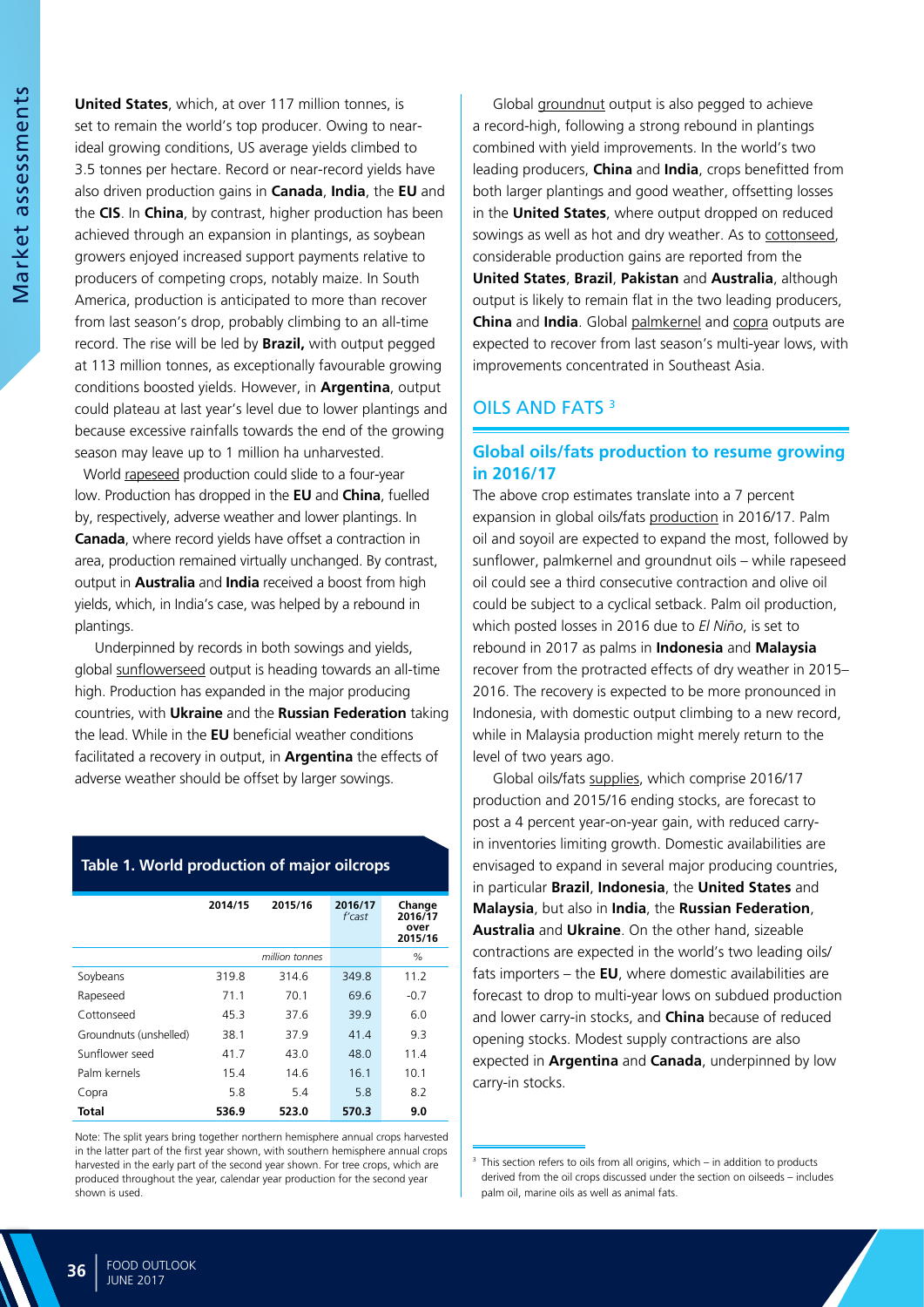#### **Table 2. World oilcrop and product market at a glance**

|                                                                     | 2014/15 | 2015/16        | 2016/17<br>f'cast | Change:<br>2016/17<br>over |
|---------------------------------------------------------------------|---------|----------------|-------------------|----------------------------|
|                                                                     |         |                |                   | 2015/16                    |
|                                                                     |         | million tonnes |                   | $\%$                       |
| <b>TOTAL OILCROPS</b>                                               |         |                |                   |                            |
| Production                                                          | 548.8   | 534.6          | 581.6             | 8.8                        |
| OILS AND FATS <sup>1</sup>                                          |         |                |                   |                            |
| Production                                                          | 210.9   | 205.6          | 220.6             | 7.3                        |
| Supply <sup>2</sup>                                                 | 247.2   | 244.4          | 254.7             | 4.2                        |
| Utilization <sup>3</sup>                                            | 205.5   | 211.5          | 216.9             | 2.6                        |
| Trade <sup>4</sup>                                                  | 114.5   | 115.3          | 121.6             | 5.4                        |
| Global stock-to-use ratio (%)                                       | 18.9    | 16.1           | 16.5              |                            |
| Major exporters stock-to-<br>disappearance ratio $(%)$ <sup>5</sup> | 10.9    | 9.7            | 10.4              |                            |
| <b>MEALS AND CAKES<sup>6</sup></b>                                  |         |                |                   |                            |
| Production                                                          | 141.2   | 137.8          | 151.8             | 10.2                       |
| Supply <sup>2</sup>                                                 | 162.8   | 163.9          | 176.6             | 7.8                        |
| Utilization <sup>3</sup>                                            | 133.4   | 139.0          | 146.1             | 5.1                        |
| Trade <sup>4</sup>                                                  | 86.7    | 90.4           | 95.7              | 5.8                        |
| Global stock-to-use ratio (%)                                       | 19.5    | 17.8           | 19.5              |                            |
| Major exporters stock-to-<br>disappearance ratio $(%)$ <sup>7</sup> | 11.1    | 10.8           | 12.9              |                            |

| <b>FAO PRICE INDICES</b><br>(Oct/Sept)<br>$(2002 - 2004 = 100)$ | 2014/15 | 2015/16 | 2016/17<br>(Oct-May) | Change:<br>Oct-May 2017<br>over<br>Oct-May 2016<br>% |
|-----------------------------------------------------------------|---------|---------|----------------------|------------------------------------------------------|
| Oilseeds                                                        | 155     | 151     | 156                  | 6.2                                                  |
| Oilmeals/cakes                                                  | 194     | 168     | 163                  | 1.8                                                  |
| Vegetable oils                                                  | 153     | 155     | 174                  | 15.6                                                 |

Note: Refer to footnote 1 on page 34 for overall definitions and methodology. <sup>1</sup> Includes oils and fats of vegetable, animal and marine origin.

Production plus opening stocks.

Residual of the balance.

<sup>4</sup> Trade data refer to exports, based on a common October/September marketing season.

- <sup>5</sup> Major exporters include Argentina, Brazil, Canada, Indonesia, Malaysia, Ukraine and the United States.
- <sup>6</sup> All meal figures are expressed in protein equivalent; meals include all meals and cakes derived from oilcrops as well as meals of marine and animal origin.
- <sup>7</sup> Major exporters include Argentina, Brazil, Canada, India, Indonesia, Malaysia, Paraguay, the Russian Federation, Ukraine, the United States and Uruguay.

#### **Growth in oils/fats consumption to remain subdued in 2016/17**

Global consumption of oils/fats is expected to post – for the second year in succession – a relatively modest yearon-year increase of 2.5 to 3 percent. Limited supplies and protracted slow economic growth in a number of countries continue to contain global demand expansion. With regard to individual oils, soy and palm oils are set to lead consumption growth. Soyoil uptake is expected to expand the most, supported by record supplies and price discounts relative to other vegetable oils. Palm oil consumption is

envisaged to expand at below-average rates, reflecting subdued supply growth and smaller than usual price discounts. Sizeable growth is also expected for sunflower and groundnut oils, given pronounced production gains in the respective seeds. Conversely, the consumption of rapeseed oil, the world's third most consumed oil, could remain flat due to the persistent supply tightness.

In general, population and income growth remain the key drivers behind the growing demand for oils/ fats for traditional food and non-food uses. Demand by the biodiesel industry is expected to play a more limited role compared with past years, hence contributing to weaker overall growth. In 2017, increases in mandatory consumption targets and blending rates for biodiesel are expected to be less pronounced and will concern only a few countries, notably the **United States**, **Brazil** and, possibly, **Malaysia**. Moreover, in a number of countries, support measures for biodiesel producers are being reviewed, while in others, barriers to trade in biodiesel remain in place or are under consideration – raising uncertainty among market players. Furthermore, persistently high price premiums of vegetable oils relative to mineral oil continue to erode the profitability of discretionary blending of diesel with vegetable oil-based biodiesel.

Developing nations in Asia continue to drive growth in oils/fats consumption, with sustained economic growth prevailing in the region as a whole. Consumption gains are led by **India**, which enjoys steady economic growth and rising domestic oils/fats supplies. As a result, India, as well as other Asian countries, could see further improvements in per caput consumption. In **Malaysia** and **Indonesia**, where total uptake suffered a setback last year, consumption is seen expanding as higher domestic availabilities trigger fresh demand for industrial uses. In **China**, by contrast, consumption expansion could be tempered – for the second consecutive year – by weaker economic growth. Elsewhere, bumper supplies are envisaged to support higher usage in **Brazil** and the **United States**. In other developed countries, growth rates should linger around 1 percent, except in the **EU** and **Canada**, where lower domestic availabilities could result in contractions.

#### **Global inventories of oils/fats to expand moderately**

Unlike last season, when a shortfall of global production relative to demand led to a contraction in inventories, in 2016/17, a production surplus should permit a rebuilding of stocks. Year-on-year, ending stocks (including the oil contained in stored oilseeds) are forecast to rise by about 5 percent to 35.8 million tonnes. Commodity-wise, sizeable replenishments in palm and soy oil stocks are expected to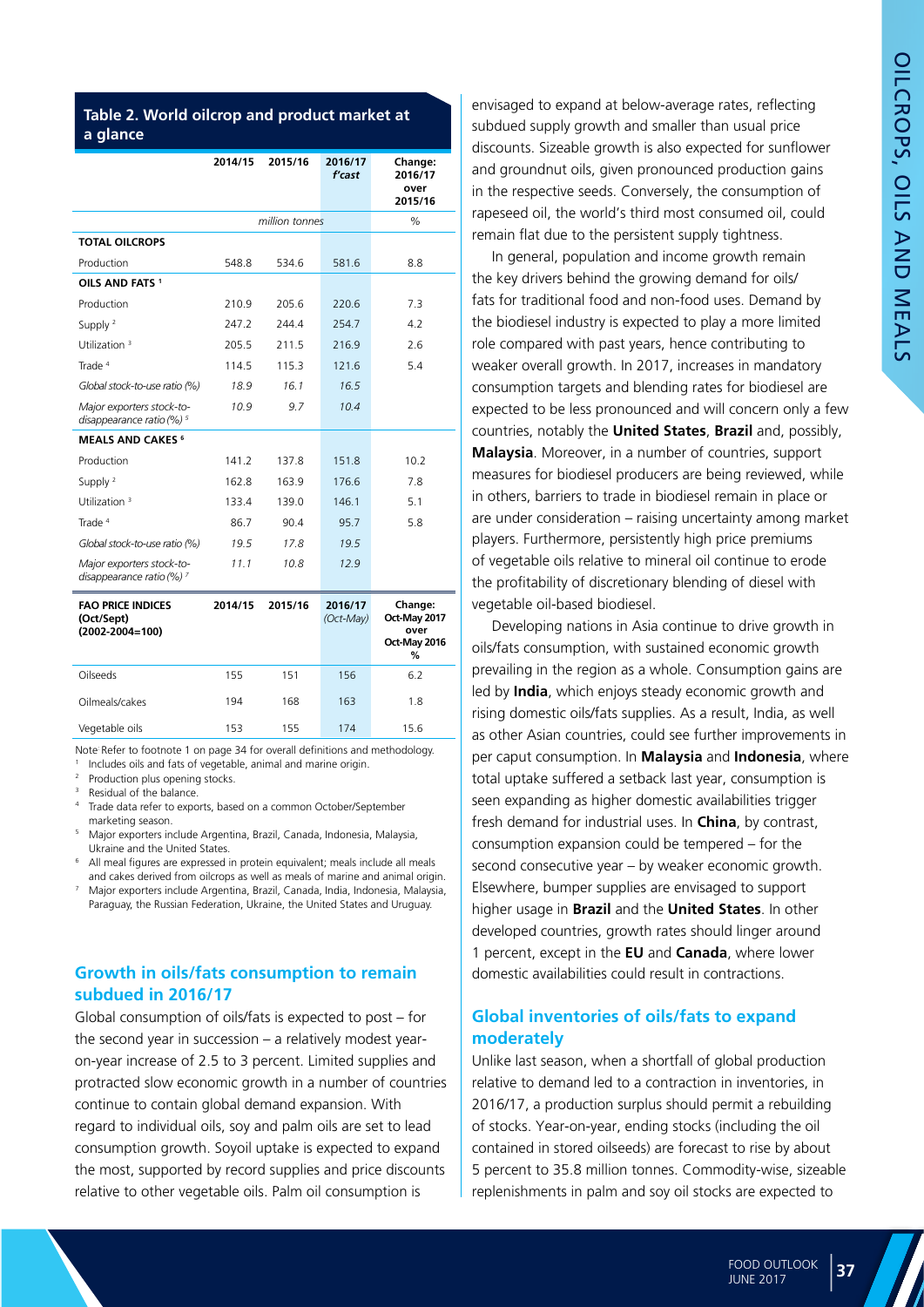#### **Figure 6. Global production and utilization of oils/fats**



**Figure 7. World stocks and ratios of oils/fats (including the oil contained in seeds stored)**



offset further drops in rapeseed oil reserves. Yet, global palm oil stocks are envisaged to recover only partially from last year's decline.

At country level, increased domestic production should facilitate stock accumulations in the **United States**, **Brazil**, **Malaysia** and **India**, which, together, could more than outweigh drawdowns anticipated elsewhere. In **China**, **Canada**, **Argentina**, the **EU** and **CIS** countries, lower or flat domestic output is expected to trigger stock releases to help meet domestic demand or support exports.

The above forecasts would permit a modest improvement in the global stock-to-use ratio for oils/fats in 2016/17 to a level 16.5 percent. This, together with a more pronounced gain in the stock-to-disappearance ratio

for the major exporting countries<sup>4</sup>, points to downward pressure on international oils/fats prices.

#### **Growth in global oils/fats trade to resume**

In 2016/17, growth in world trade of oils/fats (including the oil contained in traded oilseeds) is expected to resume, posting a 5 to 6 percent increase to 121.6 million tonnes – as opposed to last year, when a slide in palm oil shipments drove year-on-year export growth below 1 percent.

The expansion in trade will be led by palm, soy, sunflower and rape oils. However, in the case of palm oil, the world's most widely traded oil, global transactions may only partially recover from last year's decline, considering that i) the oil's relatively high price is weighing on import demand, and ii) production gains in **Malaysia** and **Indonesia** are also used to replenish stocks and satisfy local demand. Conversely, global transactions in soy, rape and sunflower oils could hit new records, aided by abundant supplies and lower than usual price premiums relative to palm oil.

Import growth should again concentrate in developing countries, notably in Asia. While in **China**, a drop in domestic supplies has already prompted higher imports, **India**'s purchases may grow only slightly given this season's bumper crops. Sustained import growth is envisaged elsewhere in Asia as well as in Africa. In the **EU** and other developed countries, only modest rises are expected, reflecting lacklustre consumption growth.

Regarding exports, gains in domestic oils/fats output are expected to bolster sales by **Indonesia**, **Brazil**,

<sup>4</sup> Argentina, Brazil, Canada, Indonesia, Malaysia, Ukraine and the United States.

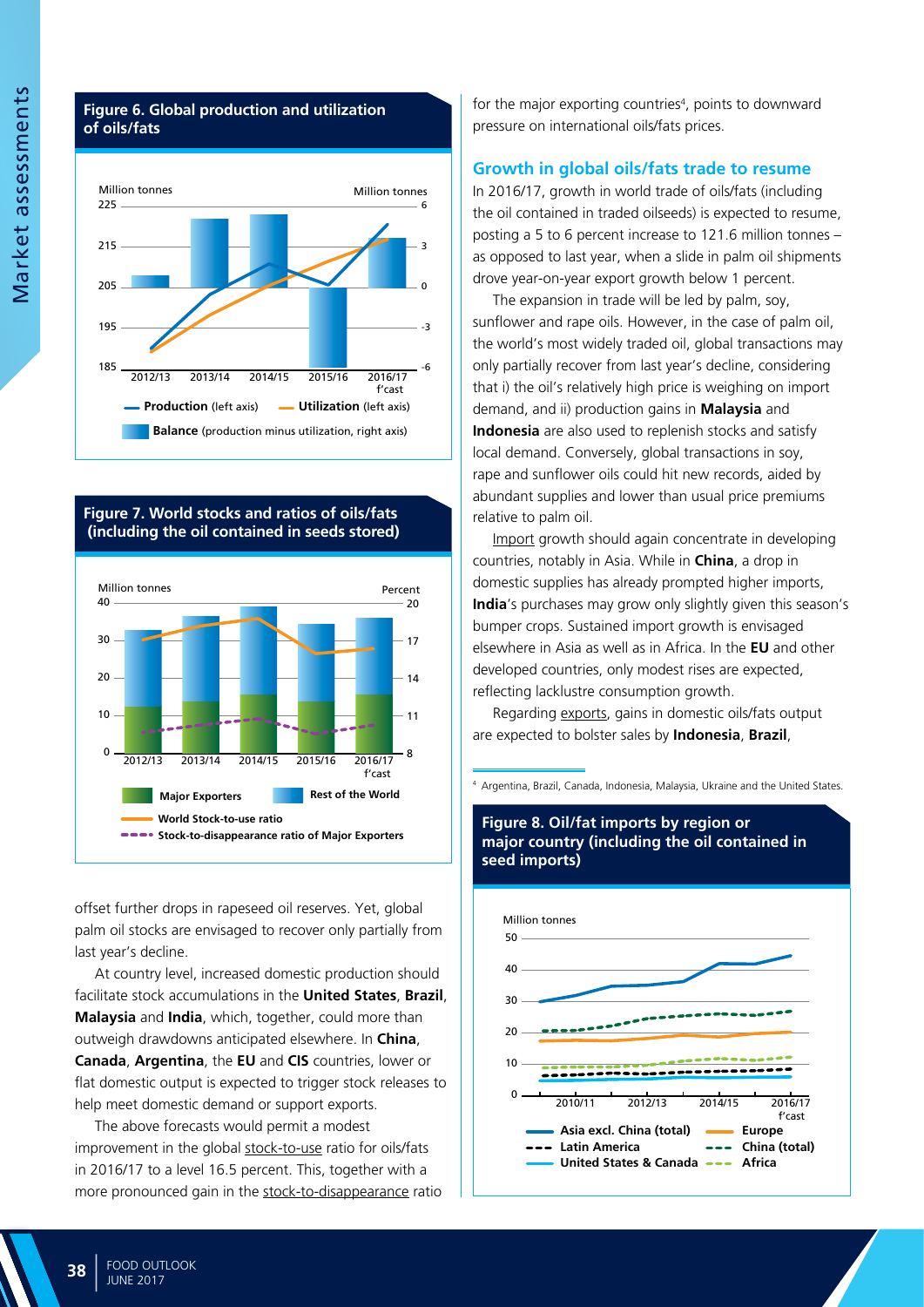#### **Figure 9. Oil/fat exports by major exporters (including the oil contained in seed exports)**



**Ukraine**, the **Russian Federation** and **Australia**, whereas higher deliveries in **Canada** would mainly rest on stock drawdowns. Shipments by **Malaysia** and **Argentina** could remain flat, reflecting, respectively, increased local requirements (including the need to replenish stocks), and stagnating domestic production. Sales by the **United States** are forecast to remain close to last year's all-time high.

#### MEALS AND CAKES<sup>5</sup>

#### **Global supplies up in 2016/17, aided by large opening stocks**

Based on current crop forecasts, global meal/cake production would more than recover from last season's setback. The anticipated 10 percent rise would rest strongly on higher soybean meal output. While significant gains are also envisaged for sunflower, groundnut, palmkernel and fish meals, production of rapeseed meal is forecast to contract further.

Global oilmeal supplies, which also include 2015/16 carry-over stocks, are seen expanding by 8 percent. Underpinned by bumper harvests, extraordinary gains are expected in **Brazil**, **India** and the **United States**, as well as in some smaller producers, including **Uruguay**, **Paraguay**, **Australia** and **CIS** countries. By contrast, domestic availabilities should shrink in **China** and the **EU**, reflecting, respectively, reduced carry-in stocks and lower crop outturns.

#### **World meal consumption to expand further in 2016/17**

Global meal/cake consumption is forecast to hit a new record in 2016/17, with a slight acceleration in annual growth compared to last season. Consumption continues to be supported by expanding demand from the livestock sector. However, similar to last season, the availability of bumper feed grain and DDGS (distiller's dried grains with solubles) supplies will continue to weigh on meal consumption growth. Much of the anticipated expansion would come from soybean meal, given record-high availabilities. On the contrary, consumption of rape- and cottonseed-meal should contract on lower availabilities.

Developing countries in Asia remain the main engine of overall consumption growth, and the largest year-onyear rise is expected in **China**, the world's leading meal consuming country. Interestingly, although China's total meat production may contract in 2017, the uptake of meals by the country's pig and poultry sectors is forecast to expand further, given the on-going shift from smallscale backyard production to industrial-scale compound feed-based rearing methods. In addition, quality issues with the country's feed grain supplies could provide separate support to meal demand. Elsewhere in Asia, consumption is expected to expand at average or above-average rates, including in **India**, **Pakistan**, the **Philippines**, **Thailand**, **Turkey** and **Viet Nam**. Higher consumption is also envisaged in **Brazil** and **Argentina**, spurred by record high domestic availabilities, whereas, in the **United States** and the **EU**, demand growth should be constrained by burgeoning feed grain supplies.



#### **Figure 10. Global production and utilization of meals/cakes (in protein equivalent)**

<sup>&</sup>lt;sup>5</sup> This section refers to meals from all origins: in addition to products derived from the oilcrops discussed under the section on oilseeds, fish meal and meals of animal origin are also included.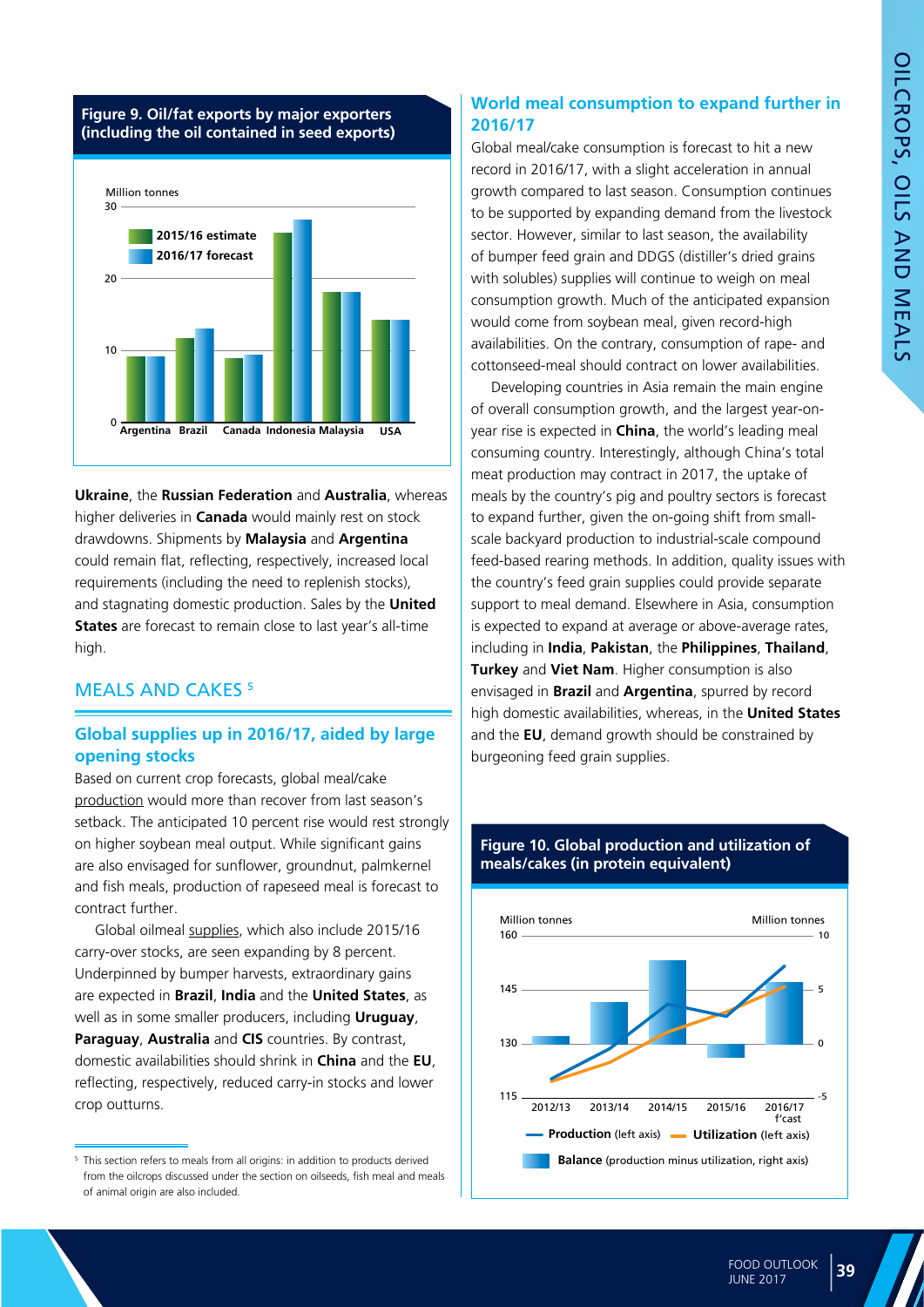#### **Figure 11. World stocks and ratios of meals/cakes (in protein equivalent and including the meal contained in seeds stored)**



#### **Global inventories possibly hitting new record**

In 2016/17, meal output is expected to outstrip consumption – the reverse of last year, when global production fell short of demand. If confirmed, the portended production surplus should prompt a surge in global end-of-season inventories. In particular, reserves of the world's leading protein meal, soymeal, are forecast to swell to unprecedented levels. Estimated at 56 million tonnes (including the meal contained in stored soybeans), soymeal carry-over stocks would exceed the level recorded in recent years by a considerable margin. Reserves of all other meals, including fishmeal, are also set to rise – with the exception of rapeseed meal, whose stocks could contract further.

Stock replenishments will be concentrated in the **United States** and **Brazil**, where bumper crops are set to boost domestic reserves. In both countries, carry-over inventories could almost double compared with last year, marking multi-year highs. Those increases should by far offset the reductions expected in **Argentina** and the **EU**, where stock drawdowns are required to cover for reduced domestic supplies.

Based on the above forecasts, marked improvements are expected in both the global stock-to-use ratio and the stock-to-disappearance ratio for the major exporters<sup>6</sup>, thus providing scope for international oilmeal prices to weaken.

#### **Global meal trade to expand further**

International trade in meals/cakes – including the meal contained in traded oilseeds – is estimated to post an aboutaverage 6 percent increase in 2016/17. Thanks to large supplies and competitive prices, soybean meal is expected to lead the expansion, aided by rape, sunflower and fish meals.

With regard to imports, Asian countries continue to dominate the market – with **China** alone accounting for one-third of global imports. To satisfy fast growing domestic demand and given stalling domestic supplies, China's meal imports (mostly in the form of whole soybeans) are forecast to expand by around 8 percent. Robust import growth is also anticipated in other parts of Asia, where livestock industries tend to increasingly rely on imported meals. Elsewhere,

#### **Figure 12. Meal/cake imports by region or major country (in protein equivalent and including the meal contained in seed imports)**



#### **Figure 13. Meal/cake exports by major exporters (in protein equivalent and including the meal contained in seed exports)**



<sup>6</sup> Argentina, Brazil, Canada, India, Indonesia, Malaysia, Paraguay, the Russian Federation, Ukraine, the United States and Uruguay.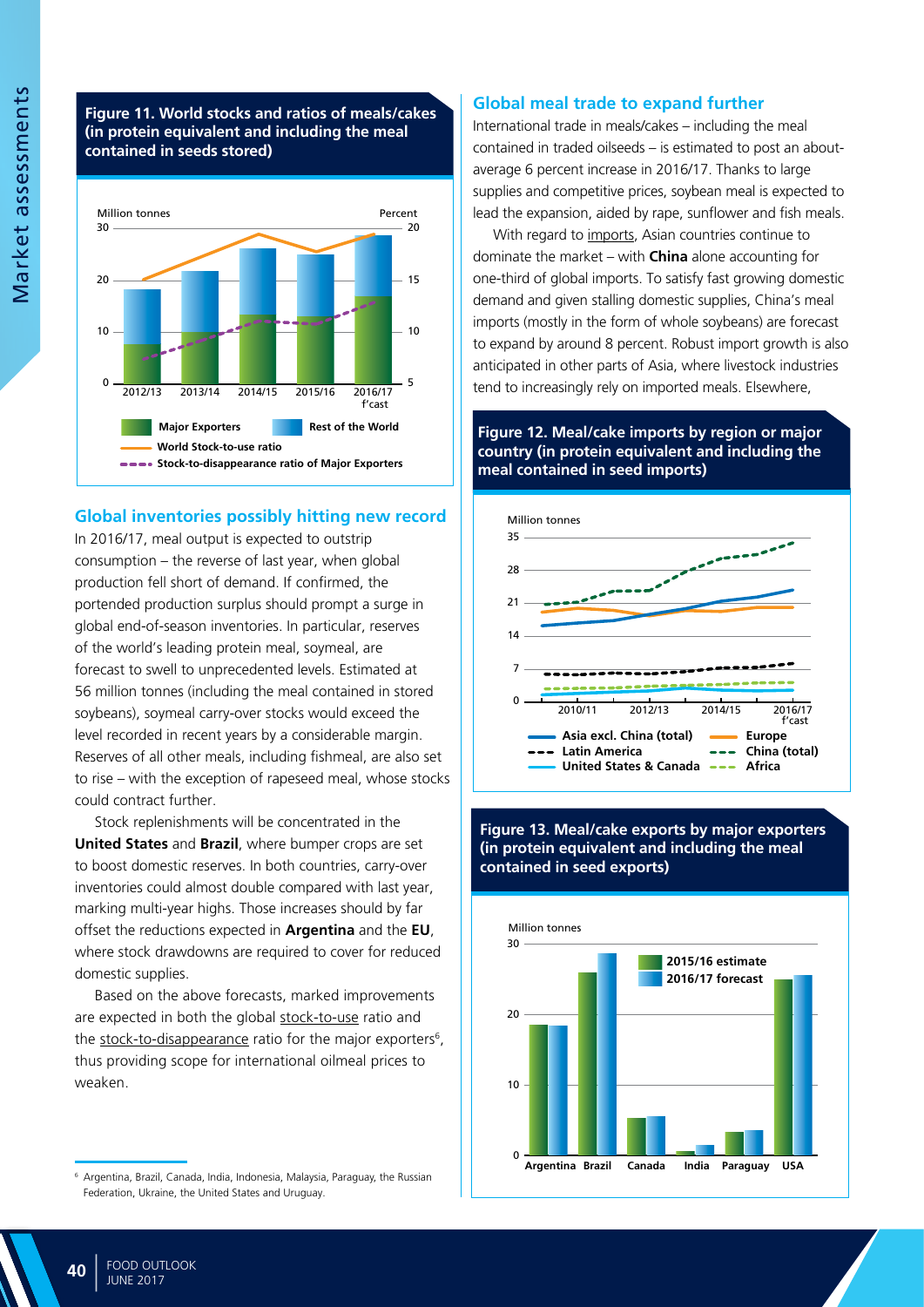purchases are envisaged to bounce up in **Argentina** (a net exporter of meals), as the Government simplified the procedures for importing soybeans destined for subsequent exportation in the form of meal and oil. As for developed countries, purchases by the **EU**, the world's second largest buyer after China, could stall in 2016/17, owing to the availability of large feedgrain supplies.

Export growth is expected to concentrate in South America, although sizeable increases are also likely in the United States, India and CIS countries. Bolstered by bumper soybean harvests, shipments by the world's top exporter, **Brazil**, could swell to 63.3 million tonnes (including the meal contained in soybean sales). Domestic supplies would support even larger shipments, but a relatively strong Real vis-à-vis the US dollar has affected the competitiveness of Brazil's exports. Also sales by the **United States**, the second largest exporter, are set to expand further, spurred by a record soybean harvest. Deliveries by the world's third largest supplier, **Argentina**, could stabilize around last year's record level, given the portended plateauing in domestic soy production. Elsewhere, domestic supply gains should support a rebound in shipments from **India**, **Ukraine** and the **Russian Federation**, while, in **Canada**, higher sales would depend on the release of old-crop inventories.

#### 2017/18 PRODUCTION OUTLOOK

With the 2016/17 season still ongoing, it is too early to draw firm forecasts for world oilseeds supply and demand in 2017/18. Currently available information is limited to planting intentions in some Northern Hemisphere countries, where preparations for the next crop year have started.

While the current season's relatively ample supply-anddemand balance would suggest that there may be limited scope for increased oilcrop plantings in 2017/18, farmers' planting decisions will be strongly influenced by the price relationships between oilcrops and competing arable crops, notably coarse grains and wheat. Considering that the currently prevailing price structure tends to favour oilseeds over rival crops, a further expansion in global oilcrop sowings seems possible. However, such area expansions would not necessarily lead to corresponding rises in output because, based on the assumption of normal weather conditions, crop yields should revert to historic trend levels – as opposed to the peaks recorded in 2016/17.

With regard to individual crops, 2017/18 could see a recovery in global rapeseed production as well as further gains in groundnut, cotton, oil palm and coconut products. However, these gains could be offset by a drop in world soybean and sunflowerseed output. Global soybean production could trail behind the current season's all-time

record. The effect of additional area expansion in key producing countries – triggered primarily by a favourable soybean-maize price relationship – may well be outweighed by a retreat of average yields to trend values, a scenario that is particularly expected to apply to the **United States**, **Brazil** and **Paraguay**. Meanwhile, in **Argentina** and **India**, production could remain almost unchanged as area and yield effects might offset each other. Only in **Canada** and **China** production might expand on increased plantings, while yields could remain close to last year's average levels. Global sunflowerseed production may shrink from the current season's extraordinary result. Year-on-year changes are primarily expected in **Ukraine**, where contractions in both area and yields could drive down production, and the **EU**, where yield improvements, together with small gains in area, could facilitate a rebound in output. Global rapeseed output is expected to recover after three consecutive drops, possibly climbing to an all-time record. Sizeable production improvements are envisaged for **Canada** and **Ukraine**, underpinned by area gains, as well in the **EU**, owing to more favourable weather conditions. By contrast, **China**'s rapeseed output could shrink further as farmers keep reducing plantings in response to cuts in public support, while **Australia**'s output could decline as yields revert to trend levels. For both groundnut and cottonseed, it is predicted that potential output gains would concentrate in **China**, **India** and the **United States**. Normal weather conditions could also facilitate fresh production gains in coconut and, more importantly, oil palm products, with year-on-year gains in **Indonesia** and **Malaysia** projected at 5 to 6 percent.

Based on the above highly tentative forecasts, the world's aggregate 2017/18 oilcrop production would basically match the current seasons' record level. The new-season crop forecasts would translate into a record output of oils/fats (thanks mainly to palm and rapeseed oil), while global oilmeal production would fall slightly from the current season's peak. Assuming a continuation of current utilization trends, in 2017/18, global oil output would exceed demand for the second year in succession, possibly facilitating fresh replenishments in stocks and further improvement in fundamentals. By contrast, oilmeal production would fall short of global demand, requiring releases in inventories, in particular of high meal-yielding soybeans. However, thanks to record-high carry-over stocks of soybean and soymeal, the portended production deficit should not result in tighter oilseeds and product balances. Accordingly, the current outlook provides scope for international oilseed, oil and meal prices to stabilize at their current relatively low level during the coming months – barring unexpected supply shocks.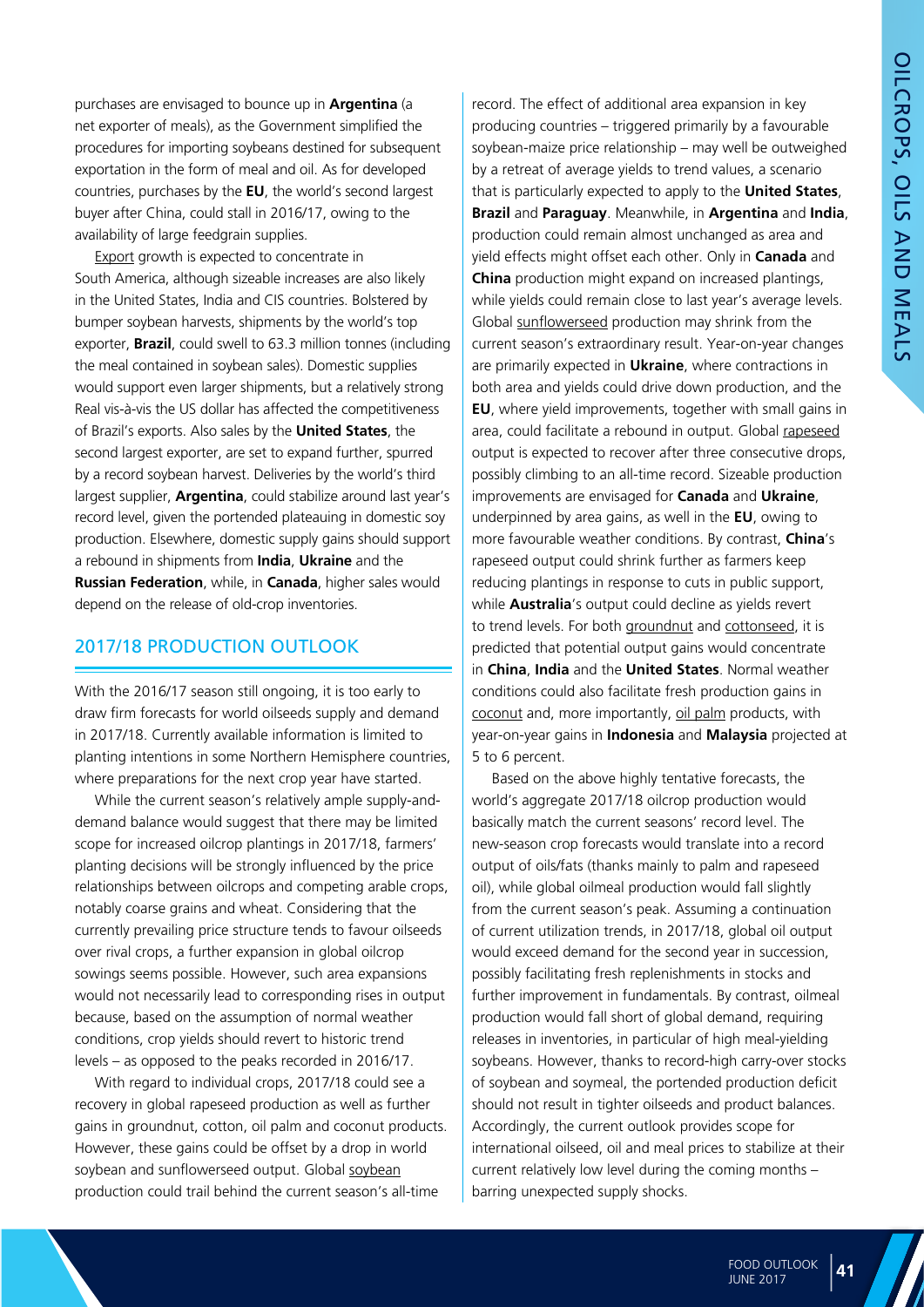| <b>OILCROPS:</b>          |                                                  |          |                                   | MAJOR POLICY DEVELOPMENTS MID-SEPTEMBER 2016 TO MID-MAY 2017*                                                                                                                                                                                                                                                     |
|---------------------------|--------------------------------------------------|----------|-----------------------------------|-------------------------------------------------------------------------------------------------------------------------------------------------------------------------------------------------------------------------------------------------------------------------------------------------------------------|
| COUNTRY/INSTITUTION       | PRODUCT                                          | DATE     | POLICY CATEGORY/INSTRUMENT        | <b>DESCRIPTION</b>                                                                                                                                                                                                                                                                                                |
| Algeria                   | Soymeal                                          | Apr-17   | Tax policy                        | Raised value-added tax (VAT) on selected grain and feed products - including imported soybean meal.                                                                                                                                                                                                               |
|                           | Soybean, soyoil,<br>soymeal                      | $Oct-16$ | Export policy                     | Meanwhile, starting March 2017, soy growers in the country's 10 northern provinces will be provided<br>Postponed the planned reduction in export taxes for soybean, soyoil and soymeal to 2018-2019.<br>with an export tax refund equivalent to 5 percent of the free-on-board soybean price.                     |
| Argentina                 | Olive oil, sunflower oil                         | $Jan-17$ | Export policy                     | and sunflower oil, with a view to support regional rural economies and strengthen their export<br>Modified export rebates for a wide range of value-added agricultural products, including olive<br>competitiveness.                                                                                              |
|                           | Soybean                                          | $Jan-17$ | policy<br>Transportation          | Awarded contracts to lay train tracks in the northern provinces of Jujuy and Salta, in a bid to stimulate<br>production and marketing of soybeans and other products in one of the country's poorest regions.                                                                                                     |
|                           | Soybean                                          | Mar-17   | Agricultural policy               | Introduced support payments for soybean producers in the country's disadvantaged northern regions.                                                                                                                                                                                                                |
| Bolivia                   | Soybean                                          | Mar-17   | Export policy                     | Expanded the country's annual soybean export quota to 400 000 tonnes, to promote foreign sales while<br>ensuring that domestic consumption needs are met.                                                                                                                                                         |
| <b>Brazil</b>             | Agricultural crops                               | Jan-17   | Agricultural policy               | Launched a pre-crop financing scheme for the 2017/18 season, allowing medium-sized producers to<br>purchase agricultural inputs at a preferential interest rate.                                                                                                                                                  |
| <b>Burkina Faso</b>       | Soybean                                          | Feb-17   | Sector development                | yields in the field, ii) strengthening producer organizations, iii) consolidating the processing sector, iv)<br>Launched a project to develop the domestic soybean sector focusing on: i) raising productivity and<br>creating a national soybean association and v) establishing a sector development fund.      |
| European Union<br>Canada/ | Rapeseed oil                                     | Oct-16   | Trade agreements                  | accord's provisional application and for formal ratifications by national parliaments. Under the accord,<br>Signed bilateral Comprehensive Economic and Trade Agreement (CETA), opening the way for the<br>tariffs on Canadian rapeseed oil entering the EU will be eliminated.                                   |
|                           | Oilseeds, grains                                 | Nov-16   | policy<br>Transportation          | Proposed to replace temporary measures to ensure efficient rail movement of grains and oilseeds to the<br>country's export hubs with permanent solutions.                                                                                                                                                         |
|                           | Saturated fat                                    | Nov-16   | Health policy                     | Proposed changes to front-of-package labelling for foods high in nutrients that are of a public health<br>concern, including saturated fat.                                                                                                                                                                       |
| Canada                    | Edible oils                                      | Apr-17   | Food standards and safety         | Proposed to ban the use of partially hydrogenated oils in foods by summer 2018, to achieve the public<br>health objective of reducing consumers' intake of harmful trans fat.                                                                                                                                     |
|                           | Glyphosate                                       | Apr-17   | Health policy                     | Determined that glyphosate – a herbicide widely used in the cultivation of oilseeds, other arable crops<br>and fruits – is neither genotoxic nor likely to pose a human cancer risk, and that dietary exposure<br>associated with use of the herbicide is not expected to pose a risk of concern to human health. |
| Canada/India              | Rapeseed oil                                     | Apr-17   | Export policy                     | Facilitated the signing of several Memoranda of Understanding between Canadian rapeseed oil<br>exporters and Indian importers/retailers.                                                                                                                                                                          |
| China/Canada              | Rapeseed                                         | $Oct-16$ | Import policy                     | Signed a bilateral Memorandum of Understanding to facilitate smooth importation of Canadian<br>rapeseed into China, while preventing the spread of blackleg disease from Canada into China.                                                                                                                       |
|                           | Soybean                                          | $Oct-16$ | Public procurement/state reserves | Suspended government auctions of soybean from state reserves (after having sold a total of<br>1.57 million tonnes), in order to facilitate marketing of the new 2016/17 crop.                                                                                                                                     |
| China                     | Edible meals                                     | Dec-16   | Food standards and safety         | Confirmed that revised standards for edible meals derived from oilseeds and other crops are due to<br>come into force on 23 June 2017.                                                                                                                                                                            |
|                           | GM soybean                                       | Dec-16   | GMO policy                        | Prohibited, as of 1 May 2017, the cultivation, processing and selling of GM soybeans, rice and maize in<br>Heilongjiang, China's main grain producing province.                                                                                                                                                   |
|                           | Distiller's dried grains<br>with solubles (DDGS) | Feb-17   | Import policy                     | Extended anti-dumping and anti-subsidy duties on the importation of distiller's dried grains with<br>solubles (DDGS) from the United States until January 2022.                                                                                                                                                   |

Major policy developments Major policy developments

**88 89** FOOD OUTLOOK Food Outlook<br>June 2017

7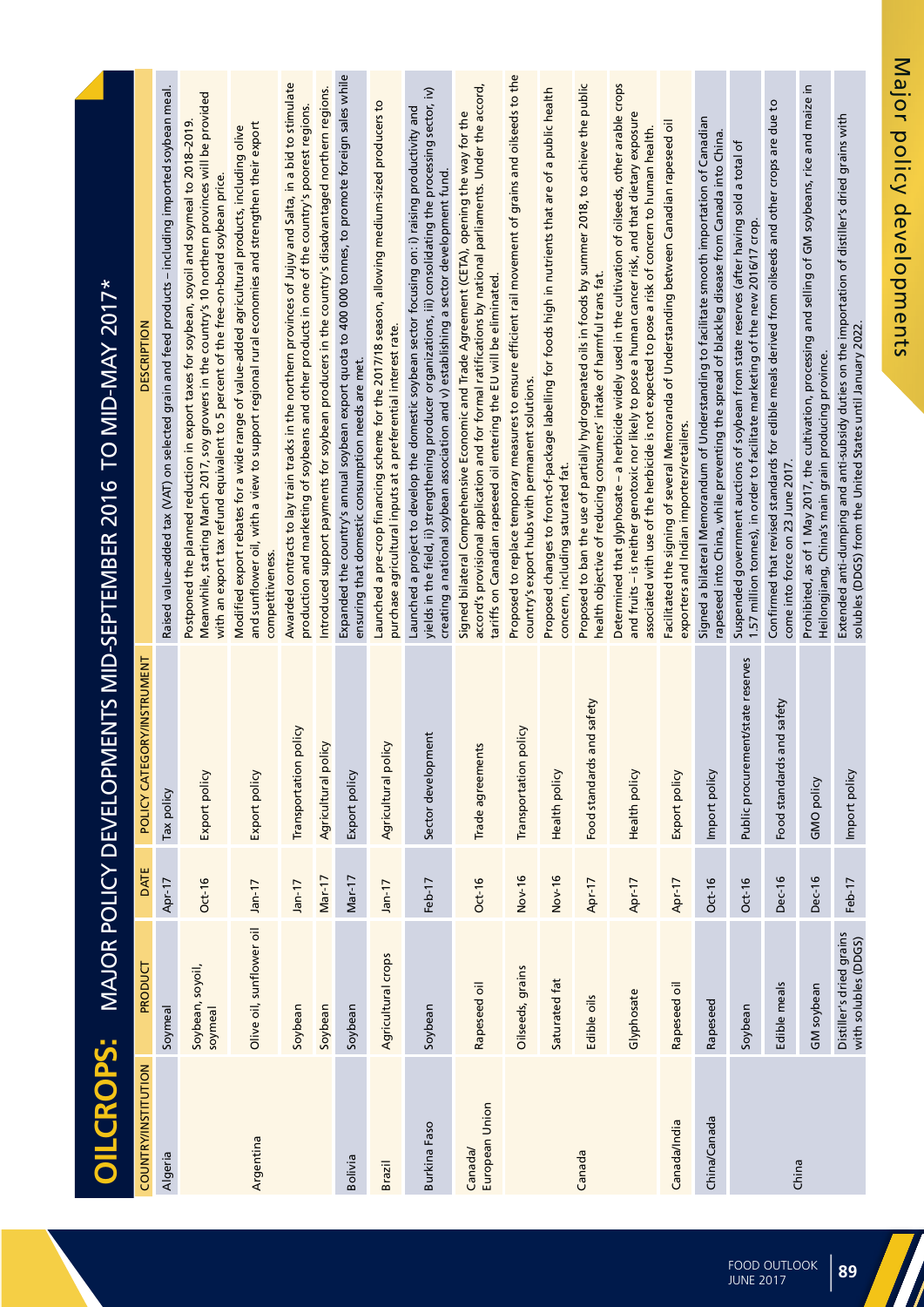| COUNTRY/INSTITUTION | PRODUCT            | DATE          | POLICY CATEGORY/INSTRUMENT        | <b>DESCRIPTION</b>                                                                                                                                                                                                                                                                                                                                                                              |
|---------------------|--------------------|---------------|-----------------------------------|-------------------------------------------------------------------------------------------------------------------------------------------------------------------------------------------------------------------------------------------------------------------------------------------------------------------------------------------------------------------------------------------------|
|                     | Soybean            | Feb-17        | GMO policy                        | Granted import approval for a new GM soybean variety characterized by tolerance to both glyphosate<br>and isoxaflutole-based herbicides.                                                                                                                                                                                                                                                        |
|                     | Rapeseed oil       | $Mar-17$      | Public procurement/state reserves | Ended government auctions of rapeseed oil from state reserves for the 2016/17 season, after having<br>sold a total of 2.08 million tonnes of the product.                                                                                                                                                                                                                                       |
|                     | Agricultural crops | Apr-17        | Agricultural policy               | Announced plans to introduce new agricultural insurance programmes to compensate farmers for crop<br>losses resulting from natural disasters. Coverage would be offered to family farms, large-scale growers<br>and farmers' cooperatives.                                                                                                                                                      |
| China               | Arable crops       | Apr-17        | Agricultural policy               | national food security strategy. In order to ensure the effective distribution of agricultural goods across<br>the country, during the next three years, 60 million ha would be allocated to rice, wheat and maize,<br>Issued guidelines concerning the redistribution of available arable land, as part of the country's<br>and 19 million ha to soybeans, rapeseed, cotton, sugar and rubber. |
|                     | Soybean, maize     | Apr-17        | Agricultural policy               | Confirmed plans to modify the country's crop structure, gradually expanding soybean production as<br>well as maize production for silage, while reducing maize production for grain.                                                                                                                                                                                                            |
|                     | Soymeal            | Apr-17        | Financial instruments             | Approved the launch of soymeal options contracts by a private commodity exchange, in order to help<br>the process of price discovery and to provide agricultural companies with flexible risk management<br>tools.                                                                                                                                                                              |
|                     | Agricultural goods | $May-17$      | Tax policy                        | Announced a reduction in the value-added tax on agricultural goods – effective 1 July 2017 – as part of<br>ongoing reforms to simplify the country's tax structure and stimulate economic growth. The measure<br>will apply to oilseeds and oilseed products, whether locally produced or imported.                                                                                             |
|                     | Soybean            | $May-17$      | Agricultural policy               | Announced the continuation of subsidy payments for soybean producers during 2017/18, in a bid to<br>encourage farmers to make further reductions to maize plantings.                                                                                                                                                                                                                            |
| Ecuador             | Soybean meal       | $Jan-17$      | Import policy                     | Extended tariff and duty exemptions for soybean meal imports from all origins until 31 December 2019.                                                                                                                                                                                                                                                                                           |
|                     | Biodiesel          | $Sep-16$      | Trade dispute                     | Received notification from the EU's General Court that the anti-dumping duties imposed on biodiesel<br>imports from Argentina and Indonesia infringed on basic regulations and should be annulled.                                                                                                                                                                                              |
|                     | Biodiesel          | $Oct-16$      | Trade dispute                     | Received notification from the WTO that its Appellate Body had: i) upheld an earlier ruling regarding<br>the anti-dumping duties the EU imposed on biodiesel imports from Argentina, and ii) recommended<br>bringing the EU's disputed trade measure into conformity with WTO rules.                                                                                                            |
|                     | Biodiesel          | <b>Dec-16</b> | Trade dispute                     | Initiated an investigation of its anti-dumping duties on biodiesel imported from Argentina and<br>Indonesia, with a view to achieving full compliance with WTO rules.                                                                                                                                                                                                                           |
|                     | Fatty alcohols     | <b>Dec-16</b> | Trade dispute                     | measures against imports of certain fatty alcohols from Indonesia. The panel recommended that the EU<br>Received a mixed ruling from the WTO dispute settlement body, regarding the EU's anti-dumping<br>bring its measures into conformity with WTO rules.                                                                                                                                     |
|                     | Rapeseed           | <b>Dec-16</b> | GMO policy                        | Extended by 3 years the phasing-out period for traces of three obsolete GM rapeseed varieties.                                                                                                                                                                                                                                                                                                  |
| European Union      | Olive tree         | Feb-17        | Disease control                   | Launched a multidisciplinary research programme aimed at improving the prevention, early detection<br>and control of the xylella fastidiosa disease.                                                                                                                                                                                                                                            |
|                     | Herbicide          | Mar-17        | Pesticide regulation              | Proposed to convert a temporary moratorium on bee-harming neonicotinoid-based pesticides (which<br>are widely used on oilseeds and other crops) into a permanent ban.                                                                                                                                                                                                                           |
|                     | Olive oil          | Apr-17        | and safety<br>Food standards      | Adopted new, more stringent regulations on food safety and inspection in order to tackle fraudulent<br>practices in the food industry across the EU, including the olive oil sector.                                                                                                                                                                                                            |
|                     | Palm oil           | Apr-17        | policy<br>Environmental           | The resolution also proposed to phase out, by 2022, the use of vegetable oils related to deforestation as<br>Received a resolution from the European Parliament calling for a single certification scheme for palm<br>oil entering the EU market, to ensure that the oil is produced in an environmentally sustainable way.<br>biodiesel feedstock.                                             |
|                     | Herbicide          | $May-17$      | Pesticide regulation              | Issued a proposal, based on the latest scientific research, to extend the approval of glyphosate-based<br>herbicides for ten years, until the end of 2028.                                                                                                                                                                                                                                      |

 $\blacksquare$  $\blacktriangle$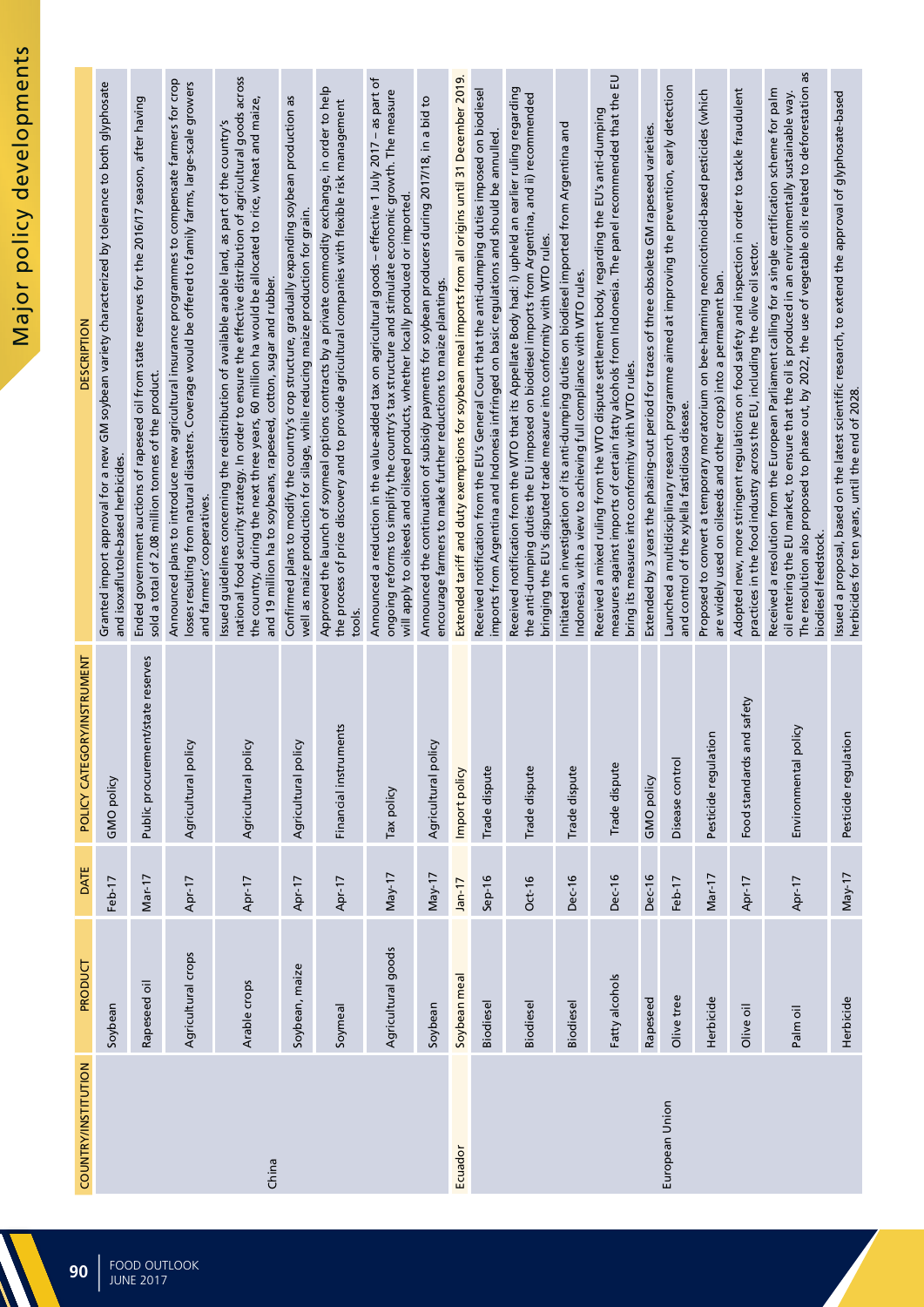| COUNTRY/INSTITUTION | PRODUCT                  | <b>DATE</b>            | POLICY CATEGORY/INSTRUMENT   | <b>DESCRIPTION</b>                                                                                                                                                                                                                                                                                                                                                                        |
|---------------------|--------------------------|------------------------|------------------------------|-------------------------------------------------------------------------------------------------------------------------------------------------------------------------------------------------------------------------------------------------------------------------------------------------------------------------------------------------------------------------------------------|
| 语                   | Coconut                  | $Oct-16$               | Relief measures              | Set aside funds for the rehabilitation of the country's coconut industry following the damage inflicted<br>by cyclone Winston and raised domestic producer prices for copra.                                                                                                                                                                                                              |
|                     | Edible oils, oilseeds    | $Oct-16$               | Market regulation            | Extended, until September 2017, federal provisions limiting the amount of edible oil and oilseed stocks<br>that private traders are allowed to hold.                                                                                                                                                                                                                                      |
|                     | Palm oil, edible oils    | $Oct-16$               | Import policy                | Lowered import duties on crude palm oil and refined edible oils by 5 percent, bringing them to<br>percent and 15 percent, respectively.<br>7.5                                                                                                                                                                                                                                            |
|                     | Groundnut                | Dec-16                 | Agricultural policy          | Announced that insurance claims by farmers in the state of Andra Pradesh, whose groundnut crop<br>had been damaged by adverse weather during the 2016 Kharif season, would be covered by the<br>government.                                                                                                                                                                               |
|                     | Oil palm                 | <b>Dec-16</b>          | Sector development           | Launched a package of support measures in the state of Arunachal Pradesh to encourage oil palm<br>cultivation.                                                                                                                                                                                                                                                                            |
|                     | Oilcrops                 | <b>Dec-16</b>          | Agricultural policy          | Raised minimum support prices for Rabi oilcrops by 10 percent, in a bid to stimulate domestic oilcrop<br>production.                                                                                                                                                                                                                                                                      |
|                     | Fats and oils            | $Jan-17$               | Food standards and safety    | Proposed new standards for shea butter and borneo tallow/illipe butter and issued tables detailing the<br>fatty acid composition for all vegetable oils.                                                                                                                                                                                                                                  |
|                     | Fats and oils            | $Jan-17$               | Food standards and safety    | Amended standards on oils and fats – effective 1 July 2017 – including the use of vegetable fats and oils<br>in refining processes.                                                                                                                                                                                                                                                       |
|                     | Agricultural crops       | Feb-17                 | Agricultural policy          | Approved a two-month interest waiver for farmers who took short-term crop loans from cooperative<br>banks, to minimize the impact of the country's earlier demonetization measures on the farm sector.                                                                                                                                                                                    |
| India               | Copra                    | Feb-17                 | Public procurement           | Initiated procurement of copra in the state of Karnataka, in a bid to protect growers from falling<br>commodity prices.                                                                                                                                                                                                                                                                   |
|                     | Trans fat, saturated fat | Feb-17                 | Health policies              | fat emulsions. Eventually, the compliance date was postponed to 30 June 2017 to allow manufacturers<br>fat content on food product labels, and ii) a 5 percent limit for trans fatty acid content in fats, oils and<br>Set 27 February 2017 as the enforcement date for i) mandatory declaration of trans fat and saturated<br>to utilize the existing stock of their packaging material. |
|                     | Coconut palm             | Apr-17                 | Sector development           | projects focusing on i) coconut processing and product diversification, ii) market promotion and iii)<br>Allocated funds to the states of Kerala, Karnataka, Tamil Nadu and Andhra Pradesh, in support of<br>research.                                                                                                                                                                    |
|                     | Copra                    | Apr-17                 | Agricultural policy          | Raised minimum support price for copra by 9 percent, in order to ensure remunerative prices for<br>farmers and stimulate investment in coconut.                                                                                                                                                                                                                                           |
|                     | Edible oils              | Apr-17                 | Food standards and safety    | Initiated the collection and testing of edible oil/ghee samples in the State of Punjab, with a view to ban<br>all sub-standard and adulterated oil products from local markets.                                                                                                                                                                                                           |
|                     | Edible oils              | Apr-17                 | Export policy                | Lifted a ban on bulk exports of selected edible oils - notably groundnut, sesame and soybean oil - in<br>order to boost shipments of premium vegetable oils.                                                                                                                                                                                                                              |
|                     | Oil palm                 | Apr-17                 | Agricultural policy          | Approved government-funded measures to increase the country's oil palm area, with the ultimate<br>objectives of boosting domestic production of vegetable oils and reducing import requirements.                                                                                                                                                                                          |
|                     | Sunflower seed           | Apr-17                 | Import policy                | Announced a temporary cut in the import duty on sunflower seed, with a view to support the domestic<br>processing industry.                                                                                                                                                                                                                                                               |
|                     | Mustard seed             | $May-17$               | <b>GMO policy</b>            | Granted technical clearance for commercial use of genetically modified mustard seed, clearing the way<br>for final ministerial authorization.                                                                                                                                                                                                                                             |
| Indonesia           | Palm oil                 | $Oct-16 -$<br>$May-17$ | Export policy                | Left in place a sliding export tax regime for palm oil which protects the interests of domestic producers<br>and consumers.                                                                                                                                                                                                                                                               |
| Indonesia           | Soybean                  | Oct-16                 | Market regulation            | Revised the farm-gate and retail prices for basic food items, including soybean, in order to protect<br>farmers against sharp price drops while shielding consumers from price increases.                                                                                                                                                                                                 |
| Indonesia/Malaysia  | Palm oil                 | <b>Dec-16</b>          | <b>Bilateral cooperation</b> | Agreed to join forces - under the auspices of the Council of Palm Oil Producing Countries - to address<br>perceived barriers in global palm oil trade.                                                                                                                                                                                                                                    |

7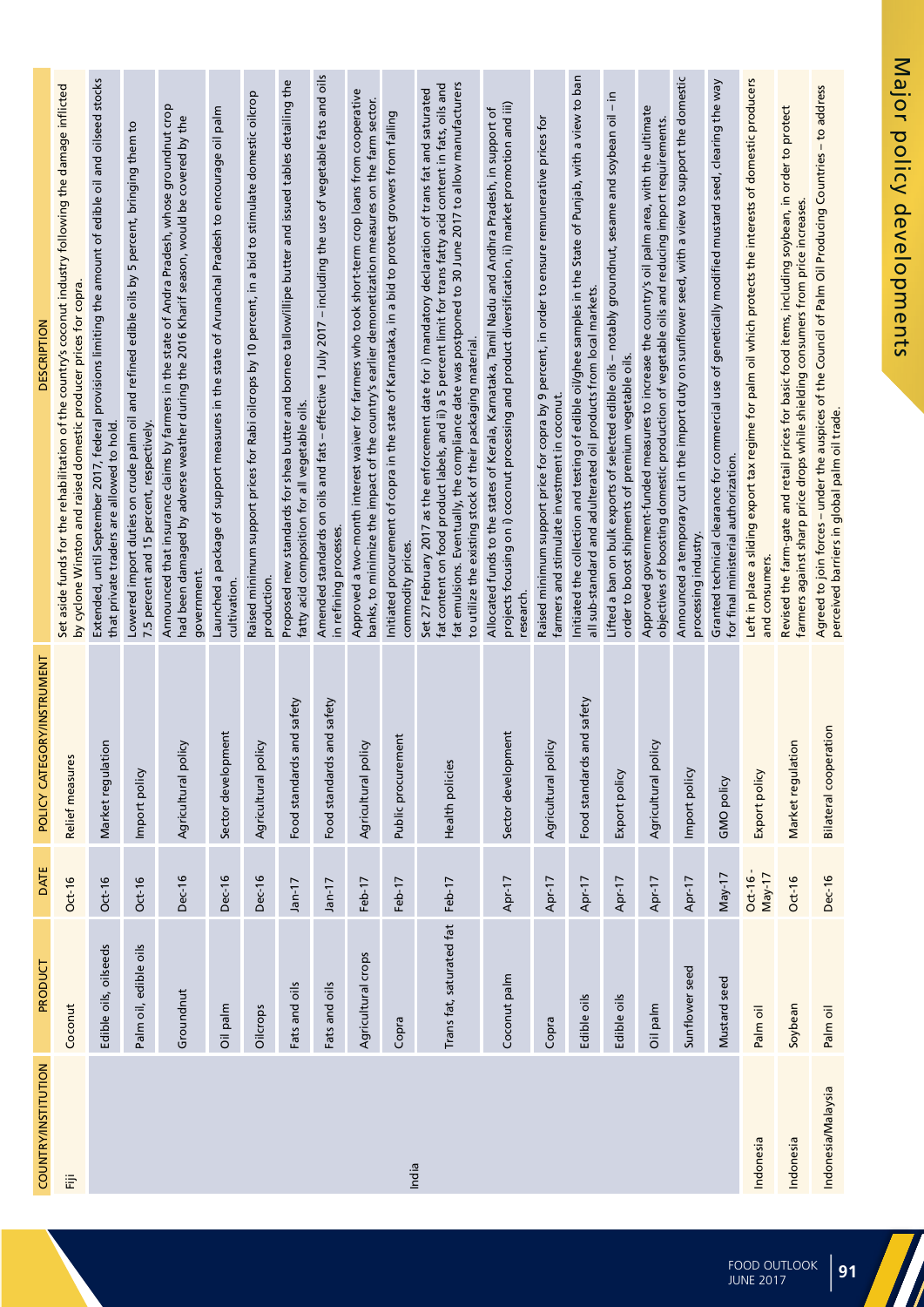| <b>COUNTRY/INSTITUTION</b>         | PRODUCT         | DATE                   | POLICY CATEGORY/INSTRUMENT | <b>DESCRIPTION</b>                                                                                                                                                                                                             |
|------------------------------------|-----------------|------------------------|----------------------------|--------------------------------------------------------------------------------------------------------------------------------------------------------------------------------------------------------------------------------|
|                                    | Coconut         | Feb-17                 | Sector development         | Allocated public funds to improve domestic coconut production, so as to meet processors' growing<br>demand for raw materials.                                                                                                  |
|                                    | Soybean         | Feb-17                 | Public procurement         | Announced plans to allocate funds for the procurement of domestic commodities, including soybeans,<br>in an effort to stabilize prices.                                                                                        |
|                                    | Biodiesel       | Apr-17                 | <b>Biofuel policy</b>      | ā<br>Explored ways to lower subsidies paid to individual petrol companies for blending biodiesel, with<br>view to spread available public funds across a larger volume.                                                        |
| Indonesia                          | Oil palm, maize | Apr-17                 | Agricultural policy        | plantations – a measure meant to improve land use efficiency, raise productivity and increase farmers'<br>Released plans to encourage independent oil palm farmers to introduce maize intercropping in their<br>incomes.       |
|                                    | Palm oil        | Apr-17                 | policy<br>Environmental    | Renewed efforts to launch a nationwide, binding certification scheme for sustainably produced palm<br>oil, and issued a national sustainability standard for palm oil.                                                         |
|                                    | Oil palm        | $May-17$               | Sector development         | Announced plans to allocate public funds to an oil palm replanting programme aimed at increasing<br>productivity levels in independently run palm oil businesses.                                                              |
| International Olive Oil<br>Council | Olive oil       | $Jan-17$               | Multilateral cooperation   | dates from 1 January 2017, pays particular attention to the involvement of importing countries in the<br>Launched the sixth international agreement on olive oil and table olives. The new agreement, which<br>Council's work. |
| naqal                              | Oilmeals        | <b>Dec-16</b>          | Feed standards             | Proposed to permit mixing selected oilmeals with feed maize in the production of compound feed.<br>Currently, maize may only be mixed with animal protein such as fishmeal.                                                    |
| Kazakhstan                         | Arable crops    | Feb-17                 | Agricultural policy        | including provisions of incentives to reduce wheat cultivation in favour of coarse grains and oilseeds.<br>Presented a programme for the development of the country's agro-industrial complex in 2017-2021,                    |
| Kazakhstan/China                   | Soybean         | Apr-17                 | Bilateral cooperation      | Signed a protocol on phytosanitary requirements to facilitate the exportation of Kazakh soybeans to<br>China.                                                                                                                  |
| Kenya                              | Coconut palm    | Apr-17                 | Sector development         | Announced distribution of quality coconut seedlings to farmers in the country's coastal region, with the<br>goal of boosting production and strengthening the coconut value chain.                                             |
|                                    | Palm oil        | $Oct-16 -$<br>$May-17$ | Export policy              | Left in place a sliding export tax regime for palm oil that protects the interests of domestic producers<br>and consumers.                                                                                                     |
| Malaysia                           | Palm oil        | Feb-17                 | policy<br>Environmenta     | Renewed efforts to launch a binding national standard for sustainably produced palm oil, and<br>announced a timeline for the standard's mandatory, nationwide application.                                                     |
|                                    | Palm oil        | Apr-17                 | Export policy              | Explored the possibility of aligning the country's variable export tax regime with that of Indonesia,<br>aiming to move towards a harmonized, mutually beneficial export policy.                                               |
| Malaysia/India                     | Palm oil        | Apr-17                 | Export promotion           | Signed a Memorandum of Understanding with India, aimed at helping raise the presence of Malaysian<br>palm oil in the Indian market.                                                                                            |
| Mexico                             | Oilcrops        | Feb-17                 | Agricultural policy        | Retained programmes to encourage domestic oilseed production but announced reductions in the<br>amount of subsidies provided to individual farmers in 2017.                                                                    |
| Myanmar                            | Edible oils     | Apr-17                 | Food standards and safety  | Considered taking action against illegal vegetable oil imports and fraudulent sales of cooking oils on<br>the domestic market.                                                                                                 |
| Nigeria                            | Biodiesel       | Apr-17                 | <b>Biofuel policy</b>      | Announced that it is working on a national biofuel policy and incentives programme that will spell out<br>production and price targets, and define a regulatory framework for domestic biofuels utilization.                   |
| Pacific Community                  | Coconut         | Oct-16                 | Sector development         | Launched a regional initiative aimed at improving the competitiveness of small coconut producers in<br>the Pacific region.                                                                                                     |
| Pakistan                           | Rapeseed        | Apr-17                 | Sector development         | Launched a project in the country's Khyber Pakhtunkhwa Province to enhance productivity in rapeseed<br>cultivation.                                                                                                            |
| Peru                               | Biodiesel       | $Oct-16$               | Import policy              | with permanent ones, so as to shield domestic biodiesel production from allegedly unfair competition.<br>Announced the replacement of provisional anti-dumping duties on biodiesel imports from Argentina                      |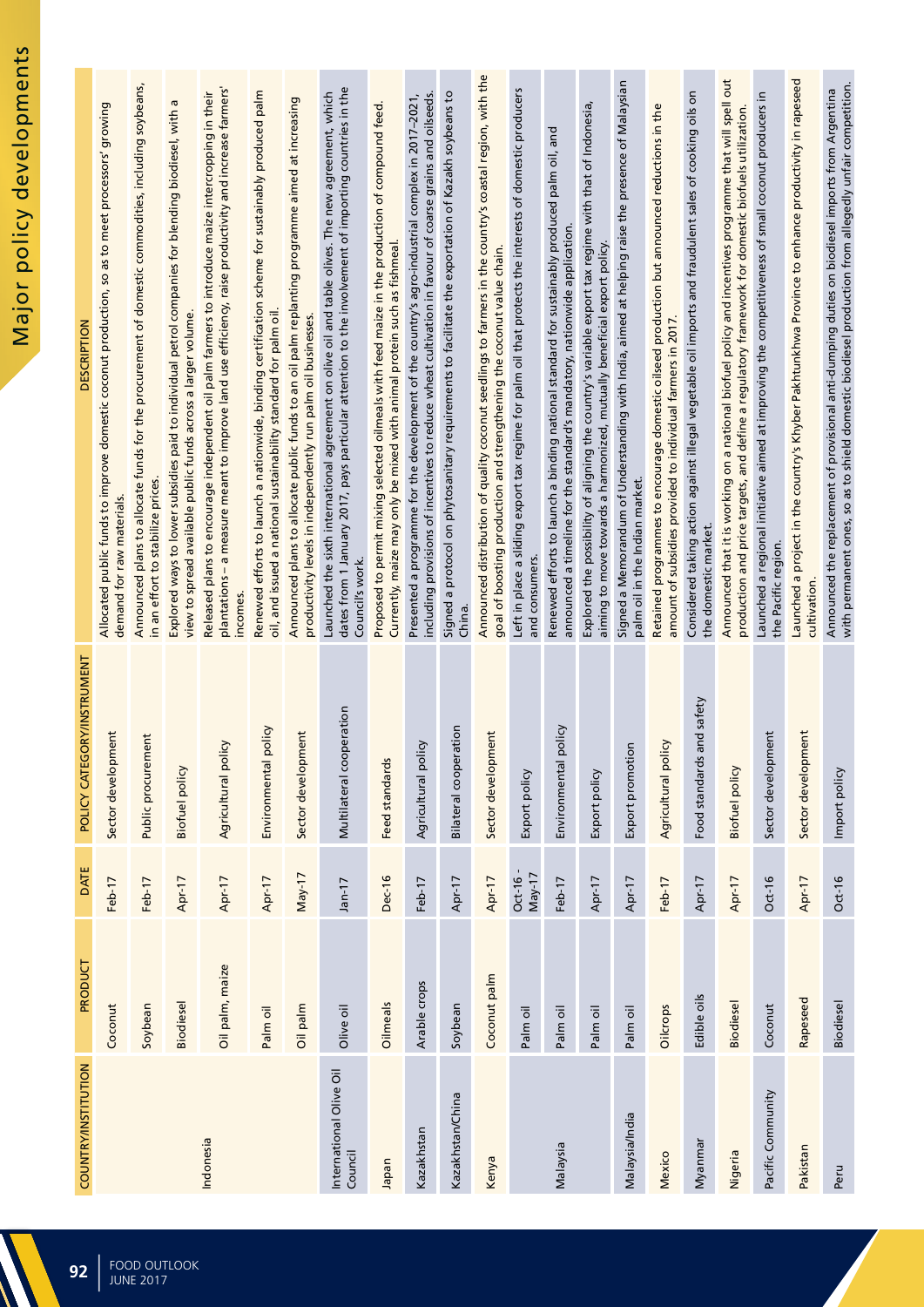| COUNTRY/INSTITUTION | PRODUCT                                    | DATE     | POLICY CATEGORY/INSTRUMENT | <b>DESCRIPTION</b>                                                                                                                                                                                                                                                                                                  |
|---------------------|--------------------------------------------|----------|----------------------------|---------------------------------------------------------------------------------------------------------------------------------------------------------------------------------------------------------------------------------------------------------------------------------------------------------------------|
| Rwanda              | Biodiesel                                  | Apr-17   | Biofuel policy             | Abandoned a biodiesel project launched in 2013, due to insufficient availability of the key feedstock<br>(jatropha oil) and high costs of production.                                                                                                                                                               |
| Sri Lanka           | Vegetable oils                             | $Oct-16$ | Import policy              | Raised the special commodity levy on imported vegetable oils, in order to protect domestic oilseed<br>producers and oil processors.                                                                                                                                                                                 |
|                     | Coconut oil                                | Apr-17   | Import policy              | Approved importation of coconut oil and decided to lower the special commodity levy charged on<br>imported vegetables oils, in a bid to curb domestic retail prices.                                                                                                                                                |
| Thailand            | Coconut palm                               | Apr-17   | Sector development         | Instructed state agencies to develop action plans for boosting national coconut production, so as to<br>address domestic supply shortages and halt imports of coconut products.                                                                                                                                     |
|                     | Safflower oil,<br>sunflower oil            | $Sep-16$ | Import policy              | Raised import duties on safflower and sunflower oil – to prevent low import prices from hurting<br>domestic producers and crushers.                                                                                                                                                                                 |
| Turkey              | Soybean, sunflower,<br>safflower, rapeseed | Feb-17   | Agricultural policy        | production, raise productivity levels and reduce the cultivation of water-intensive crops in structurally<br>disadvantaged areas. Crops eligible for support include soybean, sunflower, safflower and rapeseed.<br>Launched a new agricultural subsidy programme, in a bid to diversify the country's agricultural |
|                     | Sunflower oil/meal                         | Apr-17   | Import policy              | Temporarily suspended the Russian Federation from the list of tax-free origins for selected agricultural<br>products, which includes sunflower oil and meal.                                                                                                                                                        |
| Ukraine             | Soybean                                    | Dec-16   | GMO policy                 | Introduced border controls to check the country's agricultural exports for GMO content, particularly to<br>prevent illegally grown GM soybeans from jeopardizing the country's status as a GM-free supplier.                                                                                                        |
|                     | Biodiesel                                  | $Oct-16$ | Biofuel policy             | Ruled that biodiesel blending mandates applied in the state of Minnesota are not in conflict with the<br>federal Renewable Fuel Standard (RFS), and that the RFS therefore does not pre-empt Minnesota's<br>mandates.                                                                                               |
|                     | Camelina sativa                            | Feb-17   | Biofuel policy             | Allocated public funds to a research project on camelina sativa, as part of national efforts to promote<br>research on new bio-based feedstock for biodiesel.                                                                                                                                                       |
| United States       | Rapeseed                                   | Apr-17   | Sector development         | Made available funding for fundamental and applied research to help develop new rapeseed varieties,<br>expand the crop's growing region and launch new commercial rapeseed-based products.                                                                                                                          |
|                     | Biodiesel                                  | $May-17$ | Biofuel policy             | Extended the Renewable Fuels Infrastructure programme in the state of lowa. The programme is<br>designed to encourage fuel retailers to offer biofuel at the pump.                                                                                                                                                  |
|                     | Biodiesel                                  | $May-17$ | Import policy              | Launched an investigation into US imports of vegetable oil-based biodiesel from Argentina and<br>Indonesia, to probe alleged dumping and unfair subsidization.                                                                                                                                                      |
|                     |                                            |          |                            |                                                                                                                                                                                                                                                                                                                     |

\* A detailed description of major policy developments from January 2011 onward is available at http://www.fao.org/economic/est/est-commodities/commodity-policy-archive/en/2goupAND.commodity=Oliseeds %20oils%20and%20neals \* A detailed description of major policy developments from January 2011 onward is available at http://www.fao.org/economic/est/est-commodities/commodity-policy-archive/en/?groupANDcommodity=Oilseeds,%20oils%20and%20meals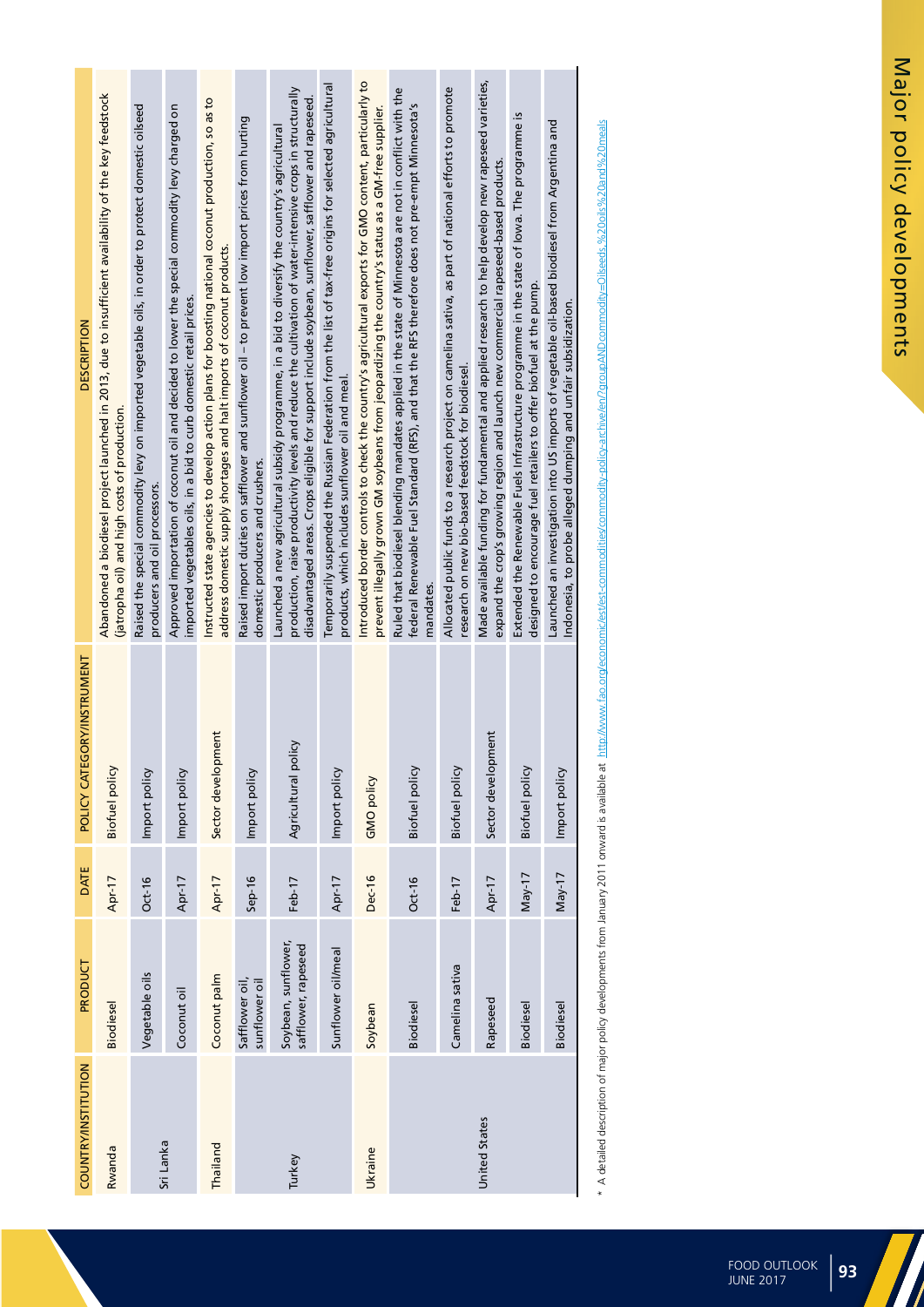## APPENDIX TABLE 10: **TOTAL OILCROPS STATISTICS**  (*million tonnes*)

**APPENDIX TABLE 10: TOTAL OILCROPS STATISTICS (million tonnes)**

|                           |                        | Production <sup>1</sup> |         |                          | <b>Imports</b>           |                          |                        | <b>Exports</b> |         |
|---------------------------|------------------------|-------------------------|---------|--------------------------|--------------------------|--------------------------|------------------------|----------------|---------|
|                           | 12/13-14/15<br>average | 2015/16                 | 2016/17 | 12/13-14/15<br>average   | 2015/16                  | 2016/17                  | 12/13-14/15<br>average | 2015/16        | 2016/17 |
|                           |                        | estim.                  | f cast  |                          | estim.                   | $f$ 'cast                |                        | estim.         | f'cast  |
| <b>ASIA</b>               | 134.5                  | 123.5                   | 135.1   | 100.3                    | 119.6                    | 129.2                    | 3.0                    | 3.4            | 3.5     |
| China                     | 60.2                   | 56.9                    | 58.7    | 76.9                     | 91.3                     | 98.1                     | 1.1                    | 1.3            | 0.8     |
| of which Taiwan Prov.     | 0.1                    | 0.1                     | 0.1     | 2.4                      | 2.5                      | 2.6                      | ÷,                     | ÷,             |         |
| India                     | 36.9                   | 31.3                    | 39.1    | 0.3                      | 0.3                      | 0.2                      | 0.8                    | 0.8            | 1.3     |
| Indonesia                 | 11.0                   | 10.8                    | 11.6    | 2.3                      | 2.5                      | 2.9                      | 0.1                    | 0.1            | 0.1     |
| Iran, Islamic Republic of | 0.7                    | 0.7                     | 0.7     | 0.9                      | 1.8                      | 2.3                      | 0.1                    | 0.1            | 0.1     |
| Japan                     | 0.3                    | 0.3                     | 0.3     | 5.7                      | 6.0                      | 6.1                      | ÷,                     | $\sim$         |         |
| Korea, Republic.of        | 0.2                    | 0.2                     | 0.1     | 1.5                      | 1.6                      | 1.7                      |                        | $\sim$         |         |
| Malaysia                  | 5.0                    | 4.3                     | 5.0     | 0.7                      | 0.8                      | 0.9                      | ÷                      | 0.1            | 0.1     |
| Pakistan                  | 5.3                    | 4.0                     | 4.4     | 1.4                      | 2.3                      | 3.1                      | ä,                     | ÷,             |         |
| Thailand                  | 0.7                    | 1.0                     | 1.1     | 2.2                      | 2.6                      | 2.8                      |                        | ÷,             |         |
| Turkey                    | 3.1                    | 3.1                     | 3.2     | 2.7                      | 3.2                      | 3.0                      | 0.1                    | 0.1            | 0.1     |
| <b>AFRICA</b>             | 17.4                   | 18.3                    | 18.3    | 3.8                      | 3.5                      | 4.1                      | 0.7                    | 0.7            | 0.7     |
| Nigeria                   | 5.1                    | 5.0                     | 5.0     | $\overline{\phantom{a}}$ | $\overline{\phantom{a}}$ | $\overline{\phantom{a}}$ | 0.1                    | 0.1            | 0.1     |
| <b>CENTRAL AMERICA</b>    | 1.7                    | 1.8                     | 2.0     | 6.3                      | 6.5                      | 6.9                      | 0.2                    | 0.2            | 0.2     |
| Mexico                    | 1.2                    | 1.3                     | 1.5     | 5.6                      | 5.7                      | 6.1                      | ä,                     | ÷,             |         |
| <b>SOUTH AMERICA</b>      | 167.0                  | 177.4                   | 196.5   | 1.9                      | 2.7                      | 4.0                      | 65.0                   | 74.3           | 82.0    |
| Argentina                 | 59.1                   | 62.2                    | 62.4    | 0.1                      | 0.4                      | 1.6                      | 9.8                    | 11.8           | 11.2    |
| Brazil                    | 91.4                   | 98.5                    | 116.0   | 0.4                      | 0.4                      | 0.4                      | 46.6                   | 54.0           | 61.3    |
| Paraguay                  | 8.9                    | 9.8                     | 10.6    |                          | ٠                        | ÷,                       | 4.9                    | 5.4            | 6.2     |
| Uruguay                   | 3.5                    | 2.7                     | 3.5     | $\overline{a}$           | $\overline{\phantom{a}}$ | $\overline{\phantom{a}}$ | 3.2                    | 2.6            | 2.9     |
| <b>NORTH AMERICA</b>      | 126.6                  | 142.6                   | 153.9   | 3.1                      | 2.1                      | 2.5                      | 58.0                   | 70.7           | 73.2    |
| Canada                    | 23.2                   | 26.2                    | 26.0    | 0.6                      | 0.6                      | 0.6                      | 13.1                   | 15.3           | 16.0    |
| United States of America  | 103.4                  | 116.5                   | 127.9   | 2.5                      | 1.4                      | 1.9                      | 44.9                   | 55.3           | 57.2    |
| <b>EUROPE</b>             | 62.2                   | 66.6                    | 69.6    | 20.2                     | 22.9                     | 23.2                     | 5.7                    | 5.8            | 6.7     |
| European Union            | 32.0                   | 32.7                    | 31.8    | 17.9                     | 20.0                     | 20.5                     | 1.1                    | 0.9            | 1.1     |
| Russian Federation        | 12.6                   | 13.8                    | 15.5    | 1.7                      | 2.1                      | 2.0                      | 0.4                    | 0.6            | 0.8     |
| Ukraine                   | 15.2                   | 17.9                    | 20.1    |                          | ä,                       | ÷.                       | 3.7                    | 3.7            | 4.2     |
| <b>OCEANIA</b>            | 5.5                    | 4.4                     | 6.2     |                          | ä,                       | $\blacksquare$           | 3.4                    | 2.2            | 3.7     |
| Australia                 | 5.1                    | 4.0                     | 5.7     |                          |                          |                          | 3.3                    | 2.1            | 3.6     |
| <b>WORLD</b>              | 515.0                  | 534.6                   | 581.6   | 135.6                    | 157.3                    | 169.9                    | 136.0                  | 157.3          | 169.9   |
| Developing countries      | 320.8                  | 321.1                   | 352.1   | 106.5                    | 126.3                    | 138.1                    | 68.9                   | 78.7           | 86.4    |
| Developed countries       | 194.2                  | 213.5                   | 229.5   | 29.1                     | 31.0                     | 31.8                     | 67.1                   | 78.6           | 83.5    |
| <b>LIFDC</b>              | 55.7                   | 50.4                    | 57.8    | 1.7                      | 2.4                      | 2.6                      | 1.5                    | 1.6            | 2.1     |
| <b>LDC</b>                | 10.7                   | 11.0                    | 10.9    | 0.8                      | 1.3                      | 1.7                      | 0.4                    | 0.5            | 0.5     |

<sup>1</sup> The split years bring together northern hemisphere annual crops harevested in the latter part of the first year shown, with southern hemisphere annual crops harvested in the early part of the second year shown; for tree crops which are produced throughout the year, calendar year production for the second year shown is used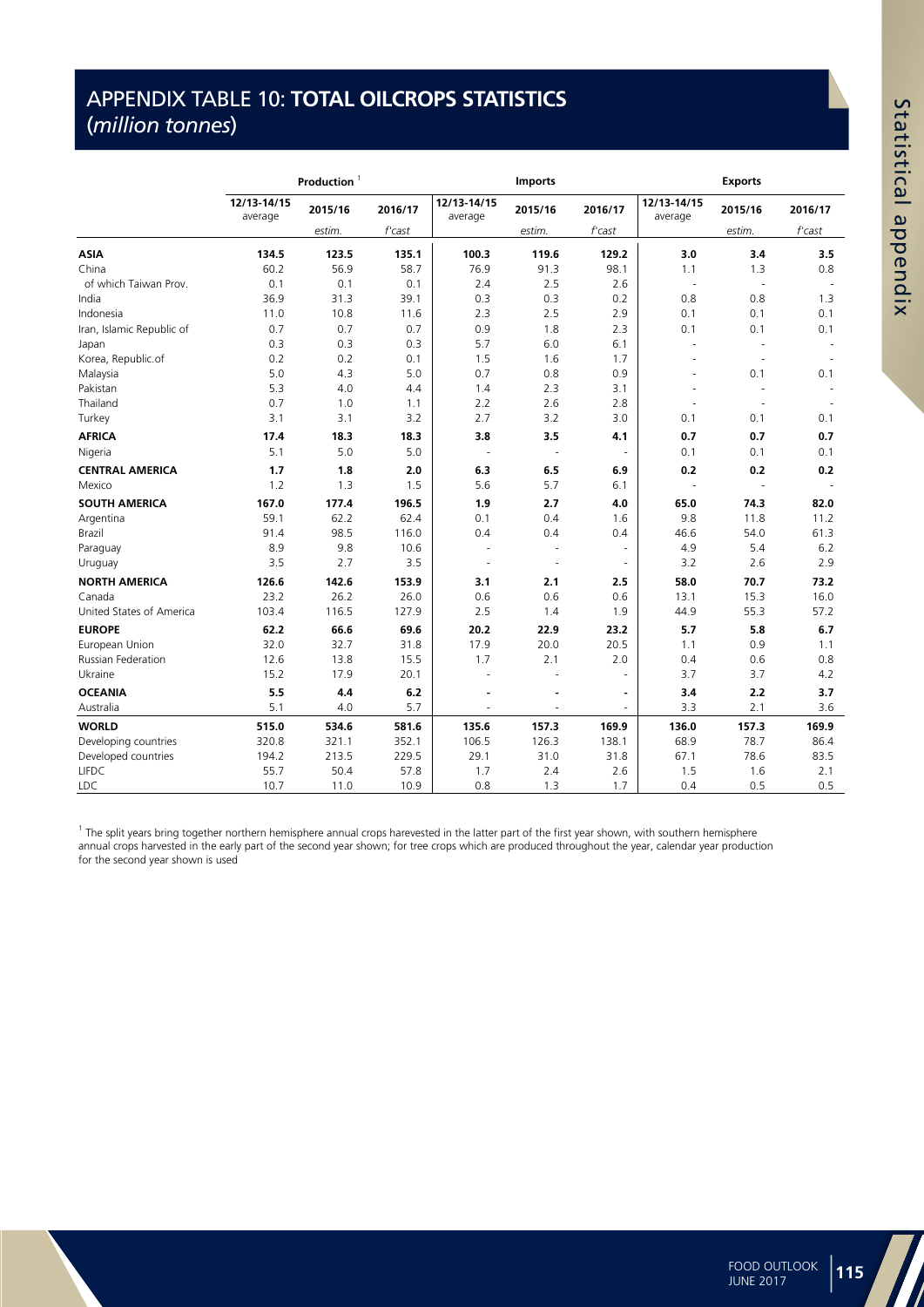## APPENDIX TABLE 11: **TOTAL OILS AND FATS STATISTICS <sup>1</sup>** (*million tonnes*)

(million tonnes)

|                           |                        | <b>Imports</b> |                |                        | <b>Exports</b>           |           |                        | <b>Utilization</b> |         |
|---------------------------|------------------------|----------------|----------------|------------------------|--------------------------|-----------|------------------------|--------------------|---------|
|                           | 12/13-14/15<br>average | 2015/16        | 2016/17        | 12/13-14/15<br>average | 2015/16                  | 2016/17   | 12/13-14/15<br>average | 2015/16            | 2016/17 |
|                           |                        | estim.         | f'cast         |                        | estim.                   | f'cast    |                        | estim.             | f'cast  |
| <b>ASIA</b>               | 44.0                   | 45.1           | 47.4           | 49.6                   | 48.4                     | 50.3      | 101.4                  | 109.5              | 113.3   |
| Bangladesh                | 1.8                    | 2.0            | 2.2            |                        | ä,                       | ä,        | 2.1                    | 2.4                | 2.6     |
| China                     | 11.4                   | 9.4            | 9.6            | 0.5                    | 0.7                      | 0.6       | 36.9                   | 38.4               | 38.8    |
| of which Taiwan Prov.     | 0.4                    | 0.5            | 0.5            | L.                     | J.                       | ÷,        | 0.9                    | 0.9                | 1.0     |
| India                     | 12.3                   | 15.2           | 15.4           | 0.4                    | 0.2                      | 0.2       | 21.6                   | 24.2               | 24.9    |
| Indonesia                 | 0.1                    | 0.1            | 0.2            | 25.5                   | 26.2                     | 28.0      | 10.0                   | 11.6               | 12.0    |
| Iran, Islamic Republic of | 1.6                    | 1.0            | 1.3            | 0.2                    | 0.1                      | 0.2       | 2.0                    | 1.7                | 1.9     |
| Japan                     | 1.3                    | 1.3            | 1.3            | J.                     | J.                       | $\bar{a}$ | 3.1                    | 3.2                | 3.3     |
| Korea, Republic.of        | 1.0                    | 1.1            | 1.2            |                        | J.                       | J.        | 1.4                    | 1.5                | 1.6     |
| Malaysia                  | 1.5                    | 1.3            | 1.5            | 19.2                   | 18.0                     | 18.0      | 4.4                    | 4.4                | 5.0     |
| Pakistan                  | 2.8                    | 3.0            | 3.2            | 0.1                    | 0.2                      | 0.1       | 4.4                    | 4.8                | 5.1     |
| Philippines               | 0.7                    | 1.0            | 1.1            | 0.9                    | 0.7                      | 0.8       | 1.6                    | 1.8                | 2.0     |
| Singapore                 | 0.8                    | 0.8            | 0.8            | 0.2                    | 0.1                      | 0.1       | 0.7                    | 0.7                | 0.7     |
| Turkey                    | 1.8                    | 1.9            | 2.0            | 0.7                    | 0.7                      | 0.6       | 2.9                    | 3.2                | 3.3     |
| <b>AFRICA</b>             | 10.2                   | 10.6           | 11.5           | 1.8                    | 1.8                      | 1.7       | 16.2                   | 17.3               | 18.1    |
| Algeria                   | 0.8                    | 0.8            | 1.0            | 0.1                    | 0.1                      | 0.1       | 0.9                    | 1.0                | 1.1     |
| Egypt                     | 2.0                    | 2.0            | 2.2            | 0.3                    | 0.3                      | 0.2       | 2.2                    | 2.4                | 2.6     |
| Nigeria                   | 1.5                    | 1.4            | 1.7            | 0.2                    | 0.1                      | 0.1       | 3.2                    | 3.4                | 3.6     |
| South Africa              | 0.8                    | 0.9            | 0.8            | 0.1                    | 0.1                      | ÷,        | 1.3                    | 1.5                | 1.5     |
| <b>CENTRAL AMERICA</b>    | 2.5                    | 2.6            | 2.8            | 1.0                    | 1.4                      | 1.4       | 5.0                    | 5.1                | 5.6     |
| Mexico                    | 1.4                    | 1.5            | 1.6            | 0.1                    | 0.1                      |           | 3.3                    | 3.4                | 3.7     |
| <b>SOUTH AMERICA</b>      | 3.1                    | 3.3            | 3.4            | 9.0                    | 10.9                     | 11.1      | 17.0                   | 17.7               | 18.3    |
| Argentina                 | 0.1                    | 0.1            | 0.1            | 5.3                    | 6.6                      | 6.8       | 3.9                    | 4.1                | 4.0     |
| <b>Brazil</b>             | 0.6                    | 0.7            | 0.7            | 1.7                    | 1.9                      | 1.8       | 8.4                    | 8.8                | 9.3     |
| Paraguay                  | ÷,                     | ÷,             | $\blacksquare$ | 0.6                    | 0.7                      | 0.7       | 0.1                    | 0.1                | 0.1     |
| Uruguay                   | 0.1                    | 0.1            | 0.1            | ÷,                     | $\overline{\phantom{a}}$ | ÷,        | 0.1                    | 0.1                | 0.2     |
| <b>NORTH AMERICA</b>      | 4.9                    | 5.4            | 5.4            | 6.6                    | 7.0                      | 7.2       | 19.7                   | 21.0               | 21.2    |
| Canada                    | 0.5                    | 0.5            | 0.5            | 3.2                    | 3.6                      | 3.8       | 1.4                    | 1.6                | 1.6     |
| United States of America  | 4.4                    | 4.9            | 4.9            | 3.4                    | 3.5                      | 3.4       | 18.4                   | 19.4               | 19.6    |
| <b>EUROPE</b>             | 14.0                   | 14.4           | 14.7           | 9.8                    | 10.8                     | 12.3      | 37.2                   | 39.7               | 39.2    |
| European Union            | 11.5                   | 11.8           | 12.0           | 3.3                    | 3.3                      | 3.3       | 30.7                   | 32.6               | 32.2    |
| Russian Federation        | 1.2                    | 1.4            | 1.3            | 2.0                    | 2.3                      | 2.7       | 4.3                    | 4.7                | 4.7     |
| Ukraine                   | 0.3                    | 0.3            | 0.3            | 3.9                    | 4.8                      | 5.8       | 1.0                    | 1.0                | 0.9     |
| <b>OCEANIA</b>            | 0.6                    | 0.7            | 0.7            | 1.8                    | 1.9                      | 1.9       | 1.2                    | $1.2$              | 1.2     |
| Australia                 | 0.5                    | 0.5            | 0.5            | 0.7                    | 0.7                      | 0.7       | 0.8                    | 0.8                | 0.9     |
| <b>WORLD</b>              | 79.3                   | 82.2           | 85.9           | 79.6                   | 82.3                     | 85.9      | 197.6                  | 211.5              | 216.9   |
| Developing countries      | 58.5                   | 60.5           | 64.0           | 62.1                   | 63.1                     | 65.2      | 136.5                  | 146.5              | 152.1   |
| Developed countries       | 20.7                   | 21.8           | 22.0           | 17.5                   | 19.1                     | 20.8      | 61.1                   | 65.0               | 64.8    |
| <b>LIFDC</b>              | 21.3                   | 24.6           | 25.7           | 2.5                    | 2.4                      | 2.4       | 36.3                   | 39.9               | 41.2    |
| <b>LDC</b>                | 6.4                    | 7.1            | 7.6            | 0.5                    | 0.7                      | 0.7       | 9.4                    | 10.2               | 10.6    |
|                           |                        |                |                |                        |                          |           |                        |                    |         |

<sup>1</sup> Includes oils and fats of vegetable, marine and animal origin

**APPENDIX TABLE 11: TOTAL OILS AND FATS STATISTICS** <sup>1</sup>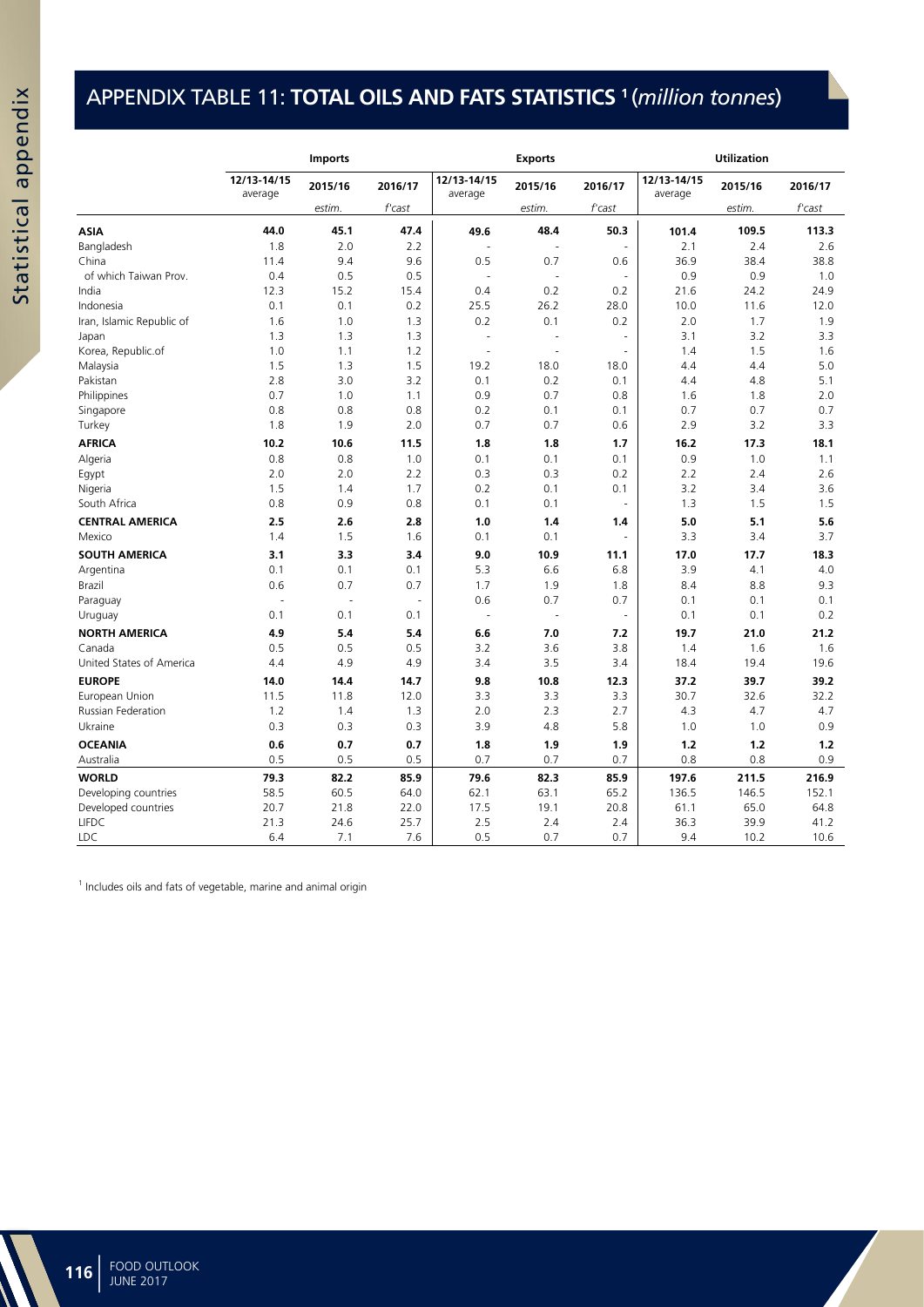## APPENDIX TABLE 12: **TOTAL MEALS AND CAKES STATISTICS <sup>1</sup>** (*million tonnes*)

**APPENDIX TABLE 12: TOTAL MEALS AND CAKES STATISTICS**

| 12/13-14/15<br>12/13-14/15<br>12/13-14/15<br>2015/16<br>2016/17<br>2015/16<br>2016/17<br>2015/16<br>2016/17<br>average<br>average<br>average<br>estim.<br>f'cast<br>estim.<br>f'cast<br>estim.<br>f'cast<br>34.2<br>35.6<br>37.6<br>12.7<br>15.5<br>14.0<br>144.1<br>160.4<br>170.8<br><b>ASIA</b><br>2.1<br>78.9<br>88.4<br>2.7<br>2.9<br>3.4<br>2.4<br>1.9<br>94.5<br>China<br>0.5<br>0.5<br>2.5<br>2.5<br>2.5<br>of which Taiwan Prov.<br>0.6<br>ä,<br>4.2<br>0.2<br>0.3<br>0.3<br>0.9<br>12.3<br>13.5<br>14.5<br>India<br>2.6<br>4.0<br>4.5<br>4.5<br>6.0<br>6.6<br>6.8<br>Indonesia<br>4.4<br>4.1<br>4.4<br>2.5<br>2.0<br>3.2<br>3.5<br>3.9<br>Iran, Islamic Republic of<br>1.5<br>0.1<br>0.1<br>÷,<br>2.2<br>2.3<br>6.5<br>2.4<br>6.4<br>6.5<br>Japan<br>÷,<br>0.2<br>5.1<br>3.9<br>3.9<br>3.8<br>0.2<br>0.2<br>4.9<br>5.1<br>Korea, Republic.of<br>1.3<br>1.4<br>2.6<br>2.4<br>2.6<br>2.0<br>2.0<br>2.1<br>Malaysia<br>1.4<br>0.7<br>0.7<br>0.2<br>0.3<br>0.3<br>3.6<br>3.5<br>4.3<br>Pakistan<br>0.8<br>2.3<br>2.8<br>0.6<br>2.7<br>3.2<br>3.5<br>Philippines<br>2.8<br>0.4<br>0.4<br>Saudi Arabia<br>0.9<br>1.0<br>1.1<br>1.2<br>1.4<br>1.6<br>÷,<br>÷,<br>÷,<br>Thailand<br>3.4<br>3.1<br>3.1<br>0.2<br>0.2<br>0.2<br>5.6<br>6.0<br>6.2<br>2.1<br>4.7<br>5.5<br>5.6<br>Turkey<br>1.8<br>2.0<br>0.1<br>0.2<br>0.1<br>4.2<br>5.5<br>5.7<br>5.2<br>6.9<br>7.3<br>Viet Nam<br>0.2<br>0.3<br>0.3<br><b>AFRICA</b><br>5.3<br>6.4<br>0.9<br>0.9<br>12.3<br>14.0<br>14.3<br>6.7<br>1.0<br>2.7<br>3.4<br>1.1<br>2.4<br>1.7<br>3.1<br>Egypt<br>L.<br>ä,<br>÷,<br>0.9<br>2.1<br>South Africa<br>1.1<br>1.0<br>0.1<br>0.1<br>2.2<br>2.4<br>0.1<br>3.6<br>4.7<br>0.2<br>0.2<br>0.2<br>8.6<br>9.9<br>10.3<br><b>CENTRAL AMERICA</b><br>4.5<br>2.7<br>2.7<br>0.1<br>0.1<br>6.3<br>7.2<br>7.7<br>Mexico<br>1.9<br>0.1<br><b>SOUTH AMERICA</b><br>5.4<br>5.4<br>5.8<br>46.1<br>52.3<br>27.1<br>29.2<br>32.4<br>53.1<br>27.2<br>3.6<br>5.7<br>31.8<br>32.1<br>4.6<br>Argentina<br>ä,<br><b>Bolivia</b><br>1.6<br>1.9<br>1.9<br>0.2<br>0.2<br>0.2<br>ä,<br>Brazil<br>13.9<br>14.6<br>15.0<br>16.2<br>16.7<br>18.2<br>ä,<br>÷,<br>÷<br>1.2<br>0.2<br>1.6<br>1.8<br>Chile<br>1.2<br>1.3<br>0.2<br>0.2<br>1.6<br>2.2<br>2.7<br>2.8<br>0.5<br>0.4<br>0.6<br>L.<br>Paraguay<br>÷.<br>0.8<br>0.9<br>1.1<br>1.2<br>0.7<br>1.0<br>1.2<br>1.5<br>1.6<br>Peru<br>0.2<br>0.2<br>0.2<br>0.2<br>0.2<br>0.2<br>Uruguay<br>J.<br>ä,<br>Venezuela<br>1.3<br>0.9<br>1.0<br>1.4<br>1.3<br>1.3<br>J.<br>ä,<br>J.<br><b>NORTH AMERICA</b><br>4.9<br>35.6<br>38.8<br>39.2<br>5.1<br>5.2<br>15.7<br>16.6<br>16.6<br>5.3<br>Canada<br>1.0<br>0.9<br>0.9<br>4.5<br>5.4<br>2.2<br>2.3<br>2.3<br>United States of America<br>3.9<br>4.2<br>4.3<br>11.3<br>11.4<br>33.4<br>36.6<br>36.9<br>11.3<br><b>EUROPE</b><br>30.0<br>30.7<br>7.5<br>7.9<br>69.5<br>30.9<br>8.8<br>64.8<br>70.5<br>European Union<br>27.3<br>28.1<br>28.2<br>1.3<br>1.3<br>1.3<br>55.7<br>58.8<br>59.3<br>Russian Federation<br>0.6<br>0.5<br>0.5<br>2.2<br>2.0<br>2.2<br>5.0<br>6.1<br>6.4<br>3.6<br>Ukraine<br>4.3<br>4.9<br>1.4<br>1.8<br>1.8<br>ä,<br>ä,<br><b>OCEANIA</b><br>2.9<br>3.1<br>0.3<br>0.3<br>0.3<br>3.6<br>4.0<br>4.0<br>3.2<br>1.0<br>1.1<br>1.2<br>0.1<br>0.1<br>1.6<br>1.9<br>Australia<br>0.1<br>1.9<br>86.2<br>325.8<br><b>WORLD</b><br>91.0<br>93.9<br>86.3<br>91.1<br>93.9<br>296.1<br>341.5<br>46.0<br>50.0<br>52.2<br>62.9<br>66.3<br>185.8<br>207.0<br>221.3<br>Developing countries<br>68.3<br>40.1<br>23.4<br>25.6<br>110.3<br>118.7<br>120.2<br>Developed countries<br>41.0<br>41.6<br>24.8<br>2.2<br>2.8<br>5.1<br><b>LIFDC</b><br>2.6<br>1.8<br>3.5<br>19.8<br>21.9<br>23.1<br>0.9<br>LDC<br>0.8<br>0.9<br>0.4<br>0.4<br>0.4<br>4.2<br>4.7<br>5.0 |  | <b>Imports</b> |  | <b>Exports</b> |  | <b>Utilization</b> |  |
|---------------------------------------------------------------------------------------------------------------------------------------------------------------------------------------------------------------------------------------------------------------------------------------------------------------------------------------------------------------------------------------------------------------------------------------------------------------------------------------------------------------------------------------------------------------------------------------------------------------------------------------------------------------------------------------------------------------------------------------------------------------------------------------------------------------------------------------------------------------------------------------------------------------------------------------------------------------------------------------------------------------------------------------------------------------------------------------------------------------------------------------------------------------------------------------------------------------------------------------------------------------------------------------------------------------------------------------------------------------------------------------------------------------------------------------------------------------------------------------------------------------------------------------------------------------------------------------------------------------------------------------------------------------------------------------------------------------------------------------------------------------------------------------------------------------------------------------------------------------------------------------------------------------------------------------------------------------------------------------------------------------------------------------------------------------------------------------------------------------------------------------------------------------------------------------------------------------------------------------------------------------------------------------------------------------------------------------------------------------------------------------------------------------------------------------------------------------------------------------------------------------------------------------------------------------------------------------------------------------------------------------------------------------------------------------------------------------------------------------------------------------------------------------------------------------------------------------------------------------------------------------------------------------------------------------------------------------------------------------------------------------------------------------------------------------------------------------------------------------------------------------------------------------------------------------------------------------------------------------------------------------------------------------------------------------------------------------------------------------------------------------------------------------------------------------------------------------------------------------------------------------------------------------------------------------------------------------------------------------------------------------------------------------------------------------------------------------------|--|----------------|--|----------------|--|--------------------|--|
|                                                                                                                                                                                                                                                                                                                                                                                                                                                                                                                                                                                                                                                                                                                                                                                                                                                                                                                                                                                                                                                                                                                                                                                                                                                                                                                                                                                                                                                                                                                                                                                                                                                                                                                                                                                                                                                                                                                                                                                                                                                                                                                                                                                                                                                                                                                                                                                                                                                                                                                                                                                                                                                                                                                                                                                                                                                                                                                                                                                                                                                                                                                                                                                                                                                                                                                                                                                                                                                                                                                                                                                                                                                                                                                     |  |                |  |                |  |                    |  |
|                                                                                                                                                                                                                                                                                                                                                                                                                                                                                                                                                                                                                                                                                                                                                                                                                                                                                                                                                                                                                                                                                                                                                                                                                                                                                                                                                                                                                                                                                                                                                                                                                                                                                                                                                                                                                                                                                                                                                                                                                                                                                                                                                                                                                                                                                                                                                                                                                                                                                                                                                                                                                                                                                                                                                                                                                                                                                                                                                                                                                                                                                                                                                                                                                                                                                                                                                                                                                                                                                                                                                                                                                                                                                                                     |  |                |  |                |  |                    |  |
|                                                                                                                                                                                                                                                                                                                                                                                                                                                                                                                                                                                                                                                                                                                                                                                                                                                                                                                                                                                                                                                                                                                                                                                                                                                                                                                                                                                                                                                                                                                                                                                                                                                                                                                                                                                                                                                                                                                                                                                                                                                                                                                                                                                                                                                                                                                                                                                                                                                                                                                                                                                                                                                                                                                                                                                                                                                                                                                                                                                                                                                                                                                                                                                                                                                                                                                                                                                                                                                                                                                                                                                                                                                                                                                     |  |                |  |                |  |                    |  |
|                                                                                                                                                                                                                                                                                                                                                                                                                                                                                                                                                                                                                                                                                                                                                                                                                                                                                                                                                                                                                                                                                                                                                                                                                                                                                                                                                                                                                                                                                                                                                                                                                                                                                                                                                                                                                                                                                                                                                                                                                                                                                                                                                                                                                                                                                                                                                                                                                                                                                                                                                                                                                                                                                                                                                                                                                                                                                                                                                                                                                                                                                                                                                                                                                                                                                                                                                                                                                                                                                                                                                                                                                                                                                                                     |  |                |  |                |  |                    |  |
|                                                                                                                                                                                                                                                                                                                                                                                                                                                                                                                                                                                                                                                                                                                                                                                                                                                                                                                                                                                                                                                                                                                                                                                                                                                                                                                                                                                                                                                                                                                                                                                                                                                                                                                                                                                                                                                                                                                                                                                                                                                                                                                                                                                                                                                                                                                                                                                                                                                                                                                                                                                                                                                                                                                                                                                                                                                                                                                                                                                                                                                                                                                                                                                                                                                                                                                                                                                                                                                                                                                                                                                                                                                                                                                     |  |                |  |                |  |                    |  |
|                                                                                                                                                                                                                                                                                                                                                                                                                                                                                                                                                                                                                                                                                                                                                                                                                                                                                                                                                                                                                                                                                                                                                                                                                                                                                                                                                                                                                                                                                                                                                                                                                                                                                                                                                                                                                                                                                                                                                                                                                                                                                                                                                                                                                                                                                                                                                                                                                                                                                                                                                                                                                                                                                                                                                                                                                                                                                                                                                                                                                                                                                                                                                                                                                                                                                                                                                                                                                                                                                                                                                                                                                                                                                                                     |  |                |  |                |  |                    |  |
|                                                                                                                                                                                                                                                                                                                                                                                                                                                                                                                                                                                                                                                                                                                                                                                                                                                                                                                                                                                                                                                                                                                                                                                                                                                                                                                                                                                                                                                                                                                                                                                                                                                                                                                                                                                                                                                                                                                                                                                                                                                                                                                                                                                                                                                                                                                                                                                                                                                                                                                                                                                                                                                                                                                                                                                                                                                                                                                                                                                                                                                                                                                                                                                                                                                                                                                                                                                                                                                                                                                                                                                                                                                                                                                     |  |                |  |                |  |                    |  |
|                                                                                                                                                                                                                                                                                                                                                                                                                                                                                                                                                                                                                                                                                                                                                                                                                                                                                                                                                                                                                                                                                                                                                                                                                                                                                                                                                                                                                                                                                                                                                                                                                                                                                                                                                                                                                                                                                                                                                                                                                                                                                                                                                                                                                                                                                                                                                                                                                                                                                                                                                                                                                                                                                                                                                                                                                                                                                                                                                                                                                                                                                                                                                                                                                                                                                                                                                                                                                                                                                                                                                                                                                                                                                                                     |  |                |  |                |  |                    |  |
|                                                                                                                                                                                                                                                                                                                                                                                                                                                                                                                                                                                                                                                                                                                                                                                                                                                                                                                                                                                                                                                                                                                                                                                                                                                                                                                                                                                                                                                                                                                                                                                                                                                                                                                                                                                                                                                                                                                                                                                                                                                                                                                                                                                                                                                                                                                                                                                                                                                                                                                                                                                                                                                                                                                                                                                                                                                                                                                                                                                                                                                                                                                                                                                                                                                                                                                                                                                                                                                                                                                                                                                                                                                                                                                     |  |                |  |                |  |                    |  |
|                                                                                                                                                                                                                                                                                                                                                                                                                                                                                                                                                                                                                                                                                                                                                                                                                                                                                                                                                                                                                                                                                                                                                                                                                                                                                                                                                                                                                                                                                                                                                                                                                                                                                                                                                                                                                                                                                                                                                                                                                                                                                                                                                                                                                                                                                                                                                                                                                                                                                                                                                                                                                                                                                                                                                                                                                                                                                                                                                                                                                                                                                                                                                                                                                                                                                                                                                                                                                                                                                                                                                                                                                                                                                                                     |  |                |  |                |  |                    |  |
|                                                                                                                                                                                                                                                                                                                                                                                                                                                                                                                                                                                                                                                                                                                                                                                                                                                                                                                                                                                                                                                                                                                                                                                                                                                                                                                                                                                                                                                                                                                                                                                                                                                                                                                                                                                                                                                                                                                                                                                                                                                                                                                                                                                                                                                                                                                                                                                                                                                                                                                                                                                                                                                                                                                                                                                                                                                                                                                                                                                                                                                                                                                                                                                                                                                                                                                                                                                                                                                                                                                                                                                                                                                                                                                     |  |                |  |                |  |                    |  |
|                                                                                                                                                                                                                                                                                                                                                                                                                                                                                                                                                                                                                                                                                                                                                                                                                                                                                                                                                                                                                                                                                                                                                                                                                                                                                                                                                                                                                                                                                                                                                                                                                                                                                                                                                                                                                                                                                                                                                                                                                                                                                                                                                                                                                                                                                                                                                                                                                                                                                                                                                                                                                                                                                                                                                                                                                                                                                                                                                                                                                                                                                                                                                                                                                                                                                                                                                                                                                                                                                                                                                                                                                                                                                                                     |  |                |  |                |  |                    |  |
|                                                                                                                                                                                                                                                                                                                                                                                                                                                                                                                                                                                                                                                                                                                                                                                                                                                                                                                                                                                                                                                                                                                                                                                                                                                                                                                                                                                                                                                                                                                                                                                                                                                                                                                                                                                                                                                                                                                                                                                                                                                                                                                                                                                                                                                                                                                                                                                                                                                                                                                                                                                                                                                                                                                                                                                                                                                                                                                                                                                                                                                                                                                                                                                                                                                                                                                                                                                                                                                                                                                                                                                                                                                                                                                     |  |                |  |                |  |                    |  |
|                                                                                                                                                                                                                                                                                                                                                                                                                                                                                                                                                                                                                                                                                                                                                                                                                                                                                                                                                                                                                                                                                                                                                                                                                                                                                                                                                                                                                                                                                                                                                                                                                                                                                                                                                                                                                                                                                                                                                                                                                                                                                                                                                                                                                                                                                                                                                                                                                                                                                                                                                                                                                                                                                                                                                                                                                                                                                                                                                                                                                                                                                                                                                                                                                                                                                                                                                                                                                                                                                                                                                                                                                                                                                                                     |  |                |  |                |  |                    |  |
|                                                                                                                                                                                                                                                                                                                                                                                                                                                                                                                                                                                                                                                                                                                                                                                                                                                                                                                                                                                                                                                                                                                                                                                                                                                                                                                                                                                                                                                                                                                                                                                                                                                                                                                                                                                                                                                                                                                                                                                                                                                                                                                                                                                                                                                                                                                                                                                                                                                                                                                                                                                                                                                                                                                                                                                                                                                                                                                                                                                                                                                                                                                                                                                                                                                                                                                                                                                                                                                                                                                                                                                                                                                                                                                     |  |                |  |                |  |                    |  |
|                                                                                                                                                                                                                                                                                                                                                                                                                                                                                                                                                                                                                                                                                                                                                                                                                                                                                                                                                                                                                                                                                                                                                                                                                                                                                                                                                                                                                                                                                                                                                                                                                                                                                                                                                                                                                                                                                                                                                                                                                                                                                                                                                                                                                                                                                                                                                                                                                                                                                                                                                                                                                                                                                                                                                                                                                                                                                                                                                                                                                                                                                                                                                                                                                                                                                                                                                                                                                                                                                                                                                                                                                                                                                                                     |  |                |  |                |  |                    |  |
|                                                                                                                                                                                                                                                                                                                                                                                                                                                                                                                                                                                                                                                                                                                                                                                                                                                                                                                                                                                                                                                                                                                                                                                                                                                                                                                                                                                                                                                                                                                                                                                                                                                                                                                                                                                                                                                                                                                                                                                                                                                                                                                                                                                                                                                                                                                                                                                                                                                                                                                                                                                                                                                                                                                                                                                                                                                                                                                                                                                                                                                                                                                                                                                                                                                                                                                                                                                                                                                                                                                                                                                                                                                                                                                     |  |                |  |                |  |                    |  |
|                                                                                                                                                                                                                                                                                                                                                                                                                                                                                                                                                                                                                                                                                                                                                                                                                                                                                                                                                                                                                                                                                                                                                                                                                                                                                                                                                                                                                                                                                                                                                                                                                                                                                                                                                                                                                                                                                                                                                                                                                                                                                                                                                                                                                                                                                                                                                                                                                                                                                                                                                                                                                                                                                                                                                                                                                                                                                                                                                                                                                                                                                                                                                                                                                                                                                                                                                                                                                                                                                                                                                                                                                                                                                                                     |  |                |  |                |  |                    |  |
|                                                                                                                                                                                                                                                                                                                                                                                                                                                                                                                                                                                                                                                                                                                                                                                                                                                                                                                                                                                                                                                                                                                                                                                                                                                                                                                                                                                                                                                                                                                                                                                                                                                                                                                                                                                                                                                                                                                                                                                                                                                                                                                                                                                                                                                                                                                                                                                                                                                                                                                                                                                                                                                                                                                                                                                                                                                                                                                                                                                                                                                                                                                                                                                                                                                                                                                                                                                                                                                                                                                                                                                                                                                                                                                     |  |                |  |                |  |                    |  |
|                                                                                                                                                                                                                                                                                                                                                                                                                                                                                                                                                                                                                                                                                                                                                                                                                                                                                                                                                                                                                                                                                                                                                                                                                                                                                                                                                                                                                                                                                                                                                                                                                                                                                                                                                                                                                                                                                                                                                                                                                                                                                                                                                                                                                                                                                                                                                                                                                                                                                                                                                                                                                                                                                                                                                                                                                                                                                                                                                                                                                                                                                                                                                                                                                                                                                                                                                                                                                                                                                                                                                                                                                                                                                                                     |  |                |  |                |  |                    |  |
|                                                                                                                                                                                                                                                                                                                                                                                                                                                                                                                                                                                                                                                                                                                                                                                                                                                                                                                                                                                                                                                                                                                                                                                                                                                                                                                                                                                                                                                                                                                                                                                                                                                                                                                                                                                                                                                                                                                                                                                                                                                                                                                                                                                                                                                                                                                                                                                                                                                                                                                                                                                                                                                                                                                                                                                                                                                                                                                                                                                                                                                                                                                                                                                                                                                                                                                                                                                                                                                                                                                                                                                                                                                                                                                     |  |                |  |                |  |                    |  |
|                                                                                                                                                                                                                                                                                                                                                                                                                                                                                                                                                                                                                                                                                                                                                                                                                                                                                                                                                                                                                                                                                                                                                                                                                                                                                                                                                                                                                                                                                                                                                                                                                                                                                                                                                                                                                                                                                                                                                                                                                                                                                                                                                                                                                                                                                                                                                                                                                                                                                                                                                                                                                                                                                                                                                                                                                                                                                                                                                                                                                                                                                                                                                                                                                                                                                                                                                                                                                                                                                                                                                                                                                                                                                                                     |  |                |  |                |  |                    |  |
|                                                                                                                                                                                                                                                                                                                                                                                                                                                                                                                                                                                                                                                                                                                                                                                                                                                                                                                                                                                                                                                                                                                                                                                                                                                                                                                                                                                                                                                                                                                                                                                                                                                                                                                                                                                                                                                                                                                                                                                                                                                                                                                                                                                                                                                                                                                                                                                                                                                                                                                                                                                                                                                                                                                                                                                                                                                                                                                                                                                                                                                                                                                                                                                                                                                                                                                                                                                                                                                                                                                                                                                                                                                                                                                     |  |                |  |                |  |                    |  |
|                                                                                                                                                                                                                                                                                                                                                                                                                                                                                                                                                                                                                                                                                                                                                                                                                                                                                                                                                                                                                                                                                                                                                                                                                                                                                                                                                                                                                                                                                                                                                                                                                                                                                                                                                                                                                                                                                                                                                                                                                                                                                                                                                                                                                                                                                                                                                                                                                                                                                                                                                                                                                                                                                                                                                                                                                                                                                                                                                                                                                                                                                                                                                                                                                                                                                                                                                                                                                                                                                                                                                                                                                                                                                                                     |  |                |  |                |  |                    |  |
|                                                                                                                                                                                                                                                                                                                                                                                                                                                                                                                                                                                                                                                                                                                                                                                                                                                                                                                                                                                                                                                                                                                                                                                                                                                                                                                                                                                                                                                                                                                                                                                                                                                                                                                                                                                                                                                                                                                                                                                                                                                                                                                                                                                                                                                                                                                                                                                                                                                                                                                                                                                                                                                                                                                                                                                                                                                                                                                                                                                                                                                                                                                                                                                                                                                                                                                                                                                                                                                                                                                                                                                                                                                                                                                     |  |                |  |                |  |                    |  |
|                                                                                                                                                                                                                                                                                                                                                                                                                                                                                                                                                                                                                                                                                                                                                                                                                                                                                                                                                                                                                                                                                                                                                                                                                                                                                                                                                                                                                                                                                                                                                                                                                                                                                                                                                                                                                                                                                                                                                                                                                                                                                                                                                                                                                                                                                                                                                                                                                                                                                                                                                                                                                                                                                                                                                                                                                                                                                                                                                                                                                                                                                                                                                                                                                                                                                                                                                                                                                                                                                                                                                                                                                                                                                                                     |  |                |  |                |  |                    |  |
|                                                                                                                                                                                                                                                                                                                                                                                                                                                                                                                                                                                                                                                                                                                                                                                                                                                                                                                                                                                                                                                                                                                                                                                                                                                                                                                                                                                                                                                                                                                                                                                                                                                                                                                                                                                                                                                                                                                                                                                                                                                                                                                                                                                                                                                                                                                                                                                                                                                                                                                                                                                                                                                                                                                                                                                                                                                                                                                                                                                                                                                                                                                                                                                                                                                                                                                                                                                                                                                                                                                                                                                                                                                                                                                     |  |                |  |                |  |                    |  |
|                                                                                                                                                                                                                                                                                                                                                                                                                                                                                                                                                                                                                                                                                                                                                                                                                                                                                                                                                                                                                                                                                                                                                                                                                                                                                                                                                                                                                                                                                                                                                                                                                                                                                                                                                                                                                                                                                                                                                                                                                                                                                                                                                                                                                                                                                                                                                                                                                                                                                                                                                                                                                                                                                                                                                                                                                                                                                                                                                                                                                                                                                                                                                                                                                                                                                                                                                                                                                                                                                                                                                                                                                                                                                                                     |  |                |  |                |  |                    |  |
|                                                                                                                                                                                                                                                                                                                                                                                                                                                                                                                                                                                                                                                                                                                                                                                                                                                                                                                                                                                                                                                                                                                                                                                                                                                                                                                                                                                                                                                                                                                                                                                                                                                                                                                                                                                                                                                                                                                                                                                                                                                                                                                                                                                                                                                                                                                                                                                                                                                                                                                                                                                                                                                                                                                                                                                                                                                                                                                                                                                                                                                                                                                                                                                                                                                                                                                                                                                                                                                                                                                                                                                                                                                                                                                     |  |                |  |                |  |                    |  |
|                                                                                                                                                                                                                                                                                                                                                                                                                                                                                                                                                                                                                                                                                                                                                                                                                                                                                                                                                                                                                                                                                                                                                                                                                                                                                                                                                                                                                                                                                                                                                                                                                                                                                                                                                                                                                                                                                                                                                                                                                                                                                                                                                                                                                                                                                                                                                                                                                                                                                                                                                                                                                                                                                                                                                                                                                                                                                                                                                                                                                                                                                                                                                                                                                                                                                                                                                                                                                                                                                                                                                                                                                                                                                                                     |  |                |  |                |  |                    |  |
|                                                                                                                                                                                                                                                                                                                                                                                                                                                                                                                                                                                                                                                                                                                                                                                                                                                                                                                                                                                                                                                                                                                                                                                                                                                                                                                                                                                                                                                                                                                                                                                                                                                                                                                                                                                                                                                                                                                                                                                                                                                                                                                                                                                                                                                                                                                                                                                                                                                                                                                                                                                                                                                                                                                                                                                                                                                                                                                                                                                                                                                                                                                                                                                                                                                                                                                                                                                                                                                                                                                                                                                                                                                                                                                     |  |                |  |                |  |                    |  |
|                                                                                                                                                                                                                                                                                                                                                                                                                                                                                                                                                                                                                                                                                                                                                                                                                                                                                                                                                                                                                                                                                                                                                                                                                                                                                                                                                                                                                                                                                                                                                                                                                                                                                                                                                                                                                                                                                                                                                                                                                                                                                                                                                                                                                                                                                                                                                                                                                                                                                                                                                                                                                                                                                                                                                                                                                                                                                                                                                                                                                                                                                                                                                                                                                                                                                                                                                                                                                                                                                                                                                                                                                                                                                                                     |  |                |  |                |  |                    |  |
|                                                                                                                                                                                                                                                                                                                                                                                                                                                                                                                                                                                                                                                                                                                                                                                                                                                                                                                                                                                                                                                                                                                                                                                                                                                                                                                                                                                                                                                                                                                                                                                                                                                                                                                                                                                                                                                                                                                                                                                                                                                                                                                                                                                                                                                                                                                                                                                                                                                                                                                                                                                                                                                                                                                                                                                                                                                                                                                                                                                                                                                                                                                                                                                                                                                                                                                                                                                                                                                                                                                                                                                                                                                                                                                     |  |                |  |                |  |                    |  |
|                                                                                                                                                                                                                                                                                                                                                                                                                                                                                                                                                                                                                                                                                                                                                                                                                                                                                                                                                                                                                                                                                                                                                                                                                                                                                                                                                                                                                                                                                                                                                                                                                                                                                                                                                                                                                                                                                                                                                                                                                                                                                                                                                                                                                                                                                                                                                                                                                                                                                                                                                                                                                                                                                                                                                                                                                                                                                                                                                                                                                                                                                                                                                                                                                                                                                                                                                                                                                                                                                                                                                                                                                                                                                                                     |  |                |  |                |  |                    |  |
|                                                                                                                                                                                                                                                                                                                                                                                                                                                                                                                                                                                                                                                                                                                                                                                                                                                                                                                                                                                                                                                                                                                                                                                                                                                                                                                                                                                                                                                                                                                                                                                                                                                                                                                                                                                                                                                                                                                                                                                                                                                                                                                                                                                                                                                                                                                                                                                                                                                                                                                                                                                                                                                                                                                                                                                                                                                                                                                                                                                                                                                                                                                                                                                                                                                                                                                                                                                                                                                                                                                                                                                                                                                                                                                     |  |                |  |                |  |                    |  |
|                                                                                                                                                                                                                                                                                                                                                                                                                                                                                                                                                                                                                                                                                                                                                                                                                                                                                                                                                                                                                                                                                                                                                                                                                                                                                                                                                                                                                                                                                                                                                                                                                                                                                                                                                                                                                                                                                                                                                                                                                                                                                                                                                                                                                                                                                                                                                                                                                                                                                                                                                                                                                                                                                                                                                                                                                                                                                                                                                                                                                                                                                                                                                                                                                                                                                                                                                                                                                                                                                                                                                                                                                                                                                                                     |  |                |  |                |  |                    |  |
|                                                                                                                                                                                                                                                                                                                                                                                                                                                                                                                                                                                                                                                                                                                                                                                                                                                                                                                                                                                                                                                                                                                                                                                                                                                                                                                                                                                                                                                                                                                                                                                                                                                                                                                                                                                                                                                                                                                                                                                                                                                                                                                                                                                                                                                                                                                                                                                                                                                                                                                                                                                                                                                                                                                                                                                                                                                                                                                                                                                                                                                                                                                                                                                                                                                                                                                                                                                                                                                                                                                                                                                                                                                                                                                     |  |                |  |                |  |                    |  |
|                                                                                                                                                                                                                                                                                                                                                                                                                                                                                                                                                                                                                                                                                                                                                                                                                                                                                                                                                                                                                                                                                                                                                                                                                                                                                                                                                                                                                                                                                                                                                                                                                                                                                                                                                                                                                                                                                                                                                                                                                                                                                                                                                                                                                                                                                                                                                                                                                                                                                                                                                                                                                                                                                                                                                                                                                                                                                                                                                                                                                                                                                                                                                                                                                                                                                                                                                                                                                                                                                                                                                                                                                                                                                                                     |  |                |  |                |  |                    |  |
|                                                                                                                                                                                                                                                                                                                                                                                                                                                                                                                                                                                                                                                                                                                                                                                                                                                                                                                                                                                                                                                                                                                                                                                                                                                                                                                                                                                                                                                                                                                                                                                                                                                                                                                                                                                                                                                                                                                                                                                                                                                                                                                                                                                                                                                                                                                                                                                                                                                                                                                                                                                                                                                                                                                                                                                                                                                                                                                                                                                                                                                                                                                                                                                                                                                                                                                                                                                                                                                                                                                                                                                                                                                                                                                     |  |                |  |                |  |                    |  |
|                                                                                                                                                                                                                                                                                                                                                                                                                                                                                                                                                                                                                                                                                                                                                                                                                                                                                                                                                                                                                                                                                                                                                                                                                                                                                                                                                                                                                                                                                                                                                                                                                                                                                                                                                                                                                                                                                                                                                                                                                                                                                                                                                                                                                                                                                                                                                                                                                                                                                                                                                                                                                                                                                                                                                                                                                                                                                                                                                                                                                                                                                                                                                                                                                                                                                                                                                                                                                                                                                                                                                                                                                                                                                                                     |  |                |  |                |  |                    |  |
|                                                                                                                                                                                                                                                                                                                                                                                                                                                                                                                                                                                                                                                                                                                                                                                                                                                                                                                                                                                                                                                                                                                                                                                                                                                                                                                                                                                                                                                                                                                                                                                                                                                                                                                                                                                                                                                                                                                                                                                                                                                                                                                                                                                                                                                                                                                                                                                                                                                                                                                                                                                                                                                                                                                                                                                                                                                                                                                                                                                                                                                                                                                                                                                                                                                                                                                                                                                                                                                                                                                                                                                                                                                                                                                     |  |                |  |                |  |                    |  |
|                                                                                                                                                                                                                                                                                                                                                                                                                                                                                                                                                                                                                                                                                                                                                                                                                                                                                                                                                                                                                                                                                                                                                                                                                                                                                                                                                                                                                                                                                                                                                                                                                                                                                                                                                                                                                                                                                                                                                                                                                                                                                                                                                                                                                                                                                                                                                                                                                                                                                                                                                                                                                                                                                                                                                                                                                                                                                                                                                                                                                                                                                                                                                                                                                                                                                                                                                                                                                                                                                                                                                                                                                                                                                                                     |  |                |  |                |  |                    |  |
|                                                                                                                                                                                                                                                                                                                                                                                                                                                                                                                                                                                                                                                                                                                                                                                                                                                                                                                                                                                                                                                                                                                                                                                                                                                                                                                                                                                                                                                                                                                                                                                                                                                                                                                                                                                                                                                                                                                                                                                                                                                                                                                                                                                                                                                                                                                                                                                                                                                                                                                                                                                                                                                                                                                                                                                                                                                                                                                                                                                                                                                                                                                                                                                                                                                                                                                                                                                                                                                                                                                                                                                                                                                                                                                     |  |                |  |                |  |                    |  |
|                                                                                                                                                                                                                                                                                                                                                                                                                                                                                                                                                                                                                                                                                                                                                                                                                                                                                                                                                                                                                                                                                                                                                                                                                                                                                                                                                                                                                                                                                                                                                                                                                                                                                                                                                                                                                                                                                                                                                                                                                                                                                                                                                                                                                                                                                                                                                                                                                                                                                                                                                                                                                                                                                                                                                                                                                                                                                                                                                                                                                                                                                                                                                                                                                                                                                                                                                                                                                                                                                                                                                                                                                                                                                                                     |  |                |  |                |  |                    |  |
|                                                                                                                                                                                                                                                                                                                                                                                                                                                                                                                                                                                                                                                                                                                                                                                                                                                                                                                                                                                                                                                                                                                                                                                                                                                                                                                                                                                                                                                                                                                                                                                                                                                                                                                                                                                                                                                                                                                                                                                                                                                                                                                                                                                                                                                                                                                                                                                                                                                                                                                                                                                                                                                                                                                                                                                                                                                                                                                                                                                                                                                                                                                                                                                                                                                                                                                                                                                                                                                                                                                                                                                                                                                                                                                     |  |                |  |                |  |                    |  |
|                                                                                                                                                                                                                                                                                                                                                                                                                                                                                                                                                                                                                                                                                                                                                                                                                                                                                                                                                                                                                                                                                                                                                                                                                                                                                                                                                                                                                                                                                                                                                                                                                                                                                                                                                                                                                                                                                                                                                                                                                                                                                                                                                                                                                                                                                                                                                                                                                                                                                                                                                                                                                                                                                                                                                                                                                                                                                                                                                                                                                                                                                                                                                                                                                                                                                                                                                                                                                                                                                                                                                                                                                                                                                                                     |  |                |  |                |  |                    |  |

<sup>1</sup> Expressed in product weight; includes meals and cakes derived from oilcrops as well as fish meal and other meals from animal origin